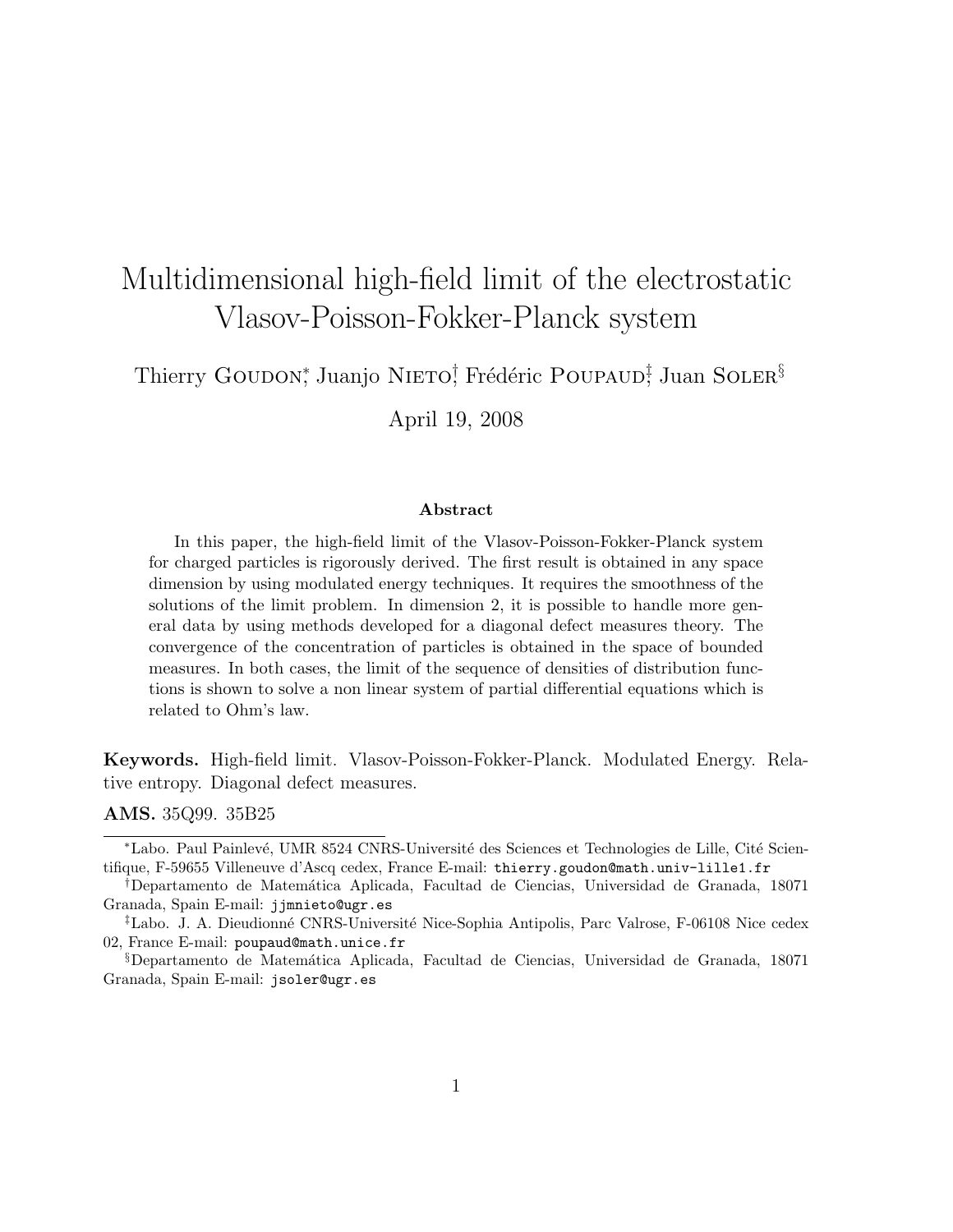### 1 Introduction

#### 1.1 The physical model

We consider a plasma with one species of particles, electrons for instance, whose evolution is described by its distribution function  $f$ . The particles interact with a thermal bath and with themselves through the Coulomb interaction. The distribution function  $f$  solves the Vlasov-Poisson-Fokker-Planck (VPFP) system

$$
\partial_t f + v \cdot \nabla_x f - \frac{q}{m_e} \nabla \Phi \cdot \nabla_v f = L_{FP}[f] \tag{1}
$$

$$
:= \frac{1}{\tau} \operatorname{div}_v(v f + \theta_e \nabla_v f), \qquad (x, v) \in \mathbb{R}^N \times \mathbb{R}^N, \ t \ge 0, \quad (2)
$$

$$
-\Delta_x \Phi = \frac{q}{\epsilon_0} (n - D), \qquad n(t, x) = \int_{\mathbb{R}^N} f \, \mathrm{d}v. \tag{3}
$$

The function  $D = D(x)$  is the density of a background of positive charges and is assumed to be given. It can be for instance the doping profile in the framework of semiconductors theory. The density of electrons, n, is coupled with the potential  $\Phi$  via the Poisson equation (3). The space variable is denoted by  $x \in \mathbb{R}^N$  and  $v \in \mathbb{R}^N$  is the velocity. The physical constants involved in the problem are:

- $\epsilon_0$  the vacuum permittivity,
- $\bullet$  q the elementary charge of the electrons,
- $m_e$  the mass of the electrons,
- $\tau_e$  the relaxation time due to collisions of the particles with the thermal bath,
- $k_B$  the Boltzmann constant,
- $T_{th}$  the temperature of the thermal bath,
- √  $\overline{\theta_e} = \sqrt{\frac{k_B T_{th}}{m_e}}$  $\frac{B T_{th}}{m_e}$  the thermal velocity.

After a dimensionless analysis (see below in this Section) the system can be written in terms of a small parameter,  $\epsilon$ , consisting in the square of the quotient between the mean free path and the Debye length. Thus, the system  $(1)-(3)$  takes the dimensionless form

$$
\varepsilon \left( \partial_t f_\varepsilon + v \cdot \nabla_x f_\varepsilon \right) - \nabla_x \Phi_\varepsilon \cdot \nabla_v f_\varepsilon = \text{div}_v (v f_\varepsilon + \nabla_v f_\varepsilon), \tag{4}
$$

$$
-\Delta_x \Phi_{\varepsilon} = (n_{\varepsilon} - D_{\varepsilon}), \qquad n_{\varepsilon}(t, x) = \int_{\mathbb{R}^N} f_{\varepsilon} \, \mathrm{d}v. \tag{5}
$$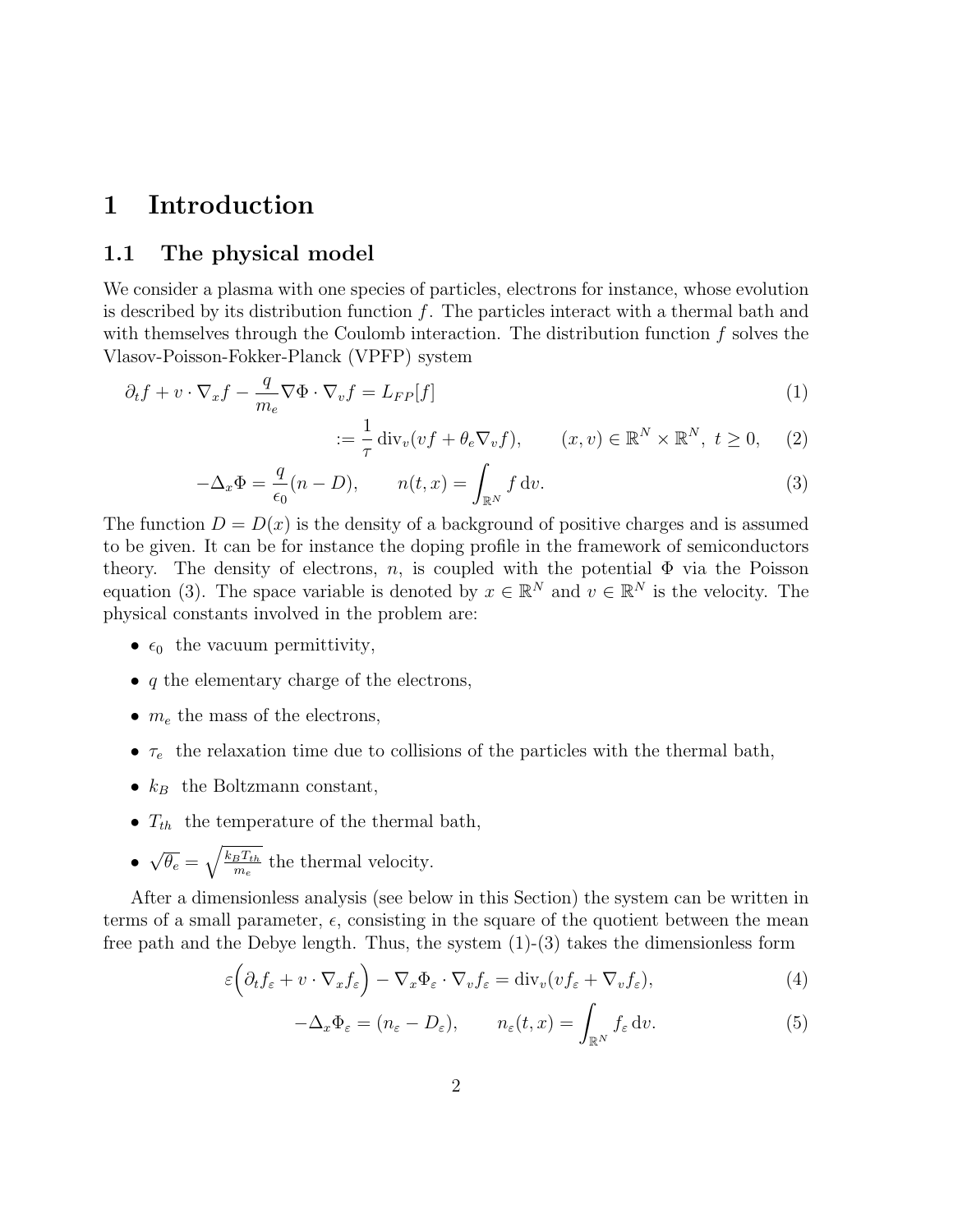#### 1.2 Formal analysis

We can rewrite the rescaled kinetic equation in (4) as follows

$$
\partial_t f_{\varepsilon} + v \cdot \nabla_x f_{\varepsilon} = \frac{1}{\varepsilon} \operatorname{div}_v \left( e^{-\frac{|v + \nabla \Phi_{\varepsilon}|^2}{2}} \nabla_v (f_{\varepsilon} e^{\frac{|v + \nabla \Phi_{\varepsilon}|^2}{2}}) \right).
$$

From this formula, it is tempting to guess that, as  $\varepsilon$  tends to 0,

$$
f_{\varepsilon} \simeq n(t, x) \; \frac{1}{(2\pi)^{N/2}} \; e^{-\frac{|v + \nabla \Phi|^2}{2}},\tag{6}
$$

coupled to the Poisson equation

$$
-\Delta_x \Phi = n - D. \tag{7}
$$

Then, the question is to determine the evolution equation satisfied by the macroscopic density  $n(t, x)$ . By using (6), we get for the macroscopic current

$$
j_{\varepsilon}(t,x) = \int_{\mathbb{R}^N} v \, f_{\varepsilon}(t,x,v) \, dv \simeq -n(t,x) \, \nabla_x \Phi.
$$

On the other hand, integration of the kinetic equation with respect to the variable  $v$  leads to the conservation equation

$$
\partial_t n_{\varepsilon} + \text{div}_x j_{\varepsilon} = 0. \tag{8}
$$

Then, the formal asymptotics (6) leads to the following limiting system

$$
\partial_t n - \text{div}_x(n\nabla_x \Phi) = 0, \qquad -\Delta_x \Phi = n - D. \tag{9}
$$

We remark that the relationship  $j = -n\nabla\Phi$  is the infinitesimal version in dimensionless form of the well–known Ohm's law which tells that the current is proportional to the electric field.

#### 1.3 Mathematical results

In (4)-(5) the nonlinear term is of the same order of magnitude that the diffusion Fokker-Planck term, which is due to the hypothesis that the mean free path of the electrons is much smaller than the Debye length. In this case, the limit procedure  $\varepsilon \to 0$  is called high-field limit to distinguish it from the other possibility in which the diffusion dominates the behavior, i.e. the low-field limit (see [18]). High-field asymptotics has been first introduced in the context of semiconductors kinetic theory in [19]. In this last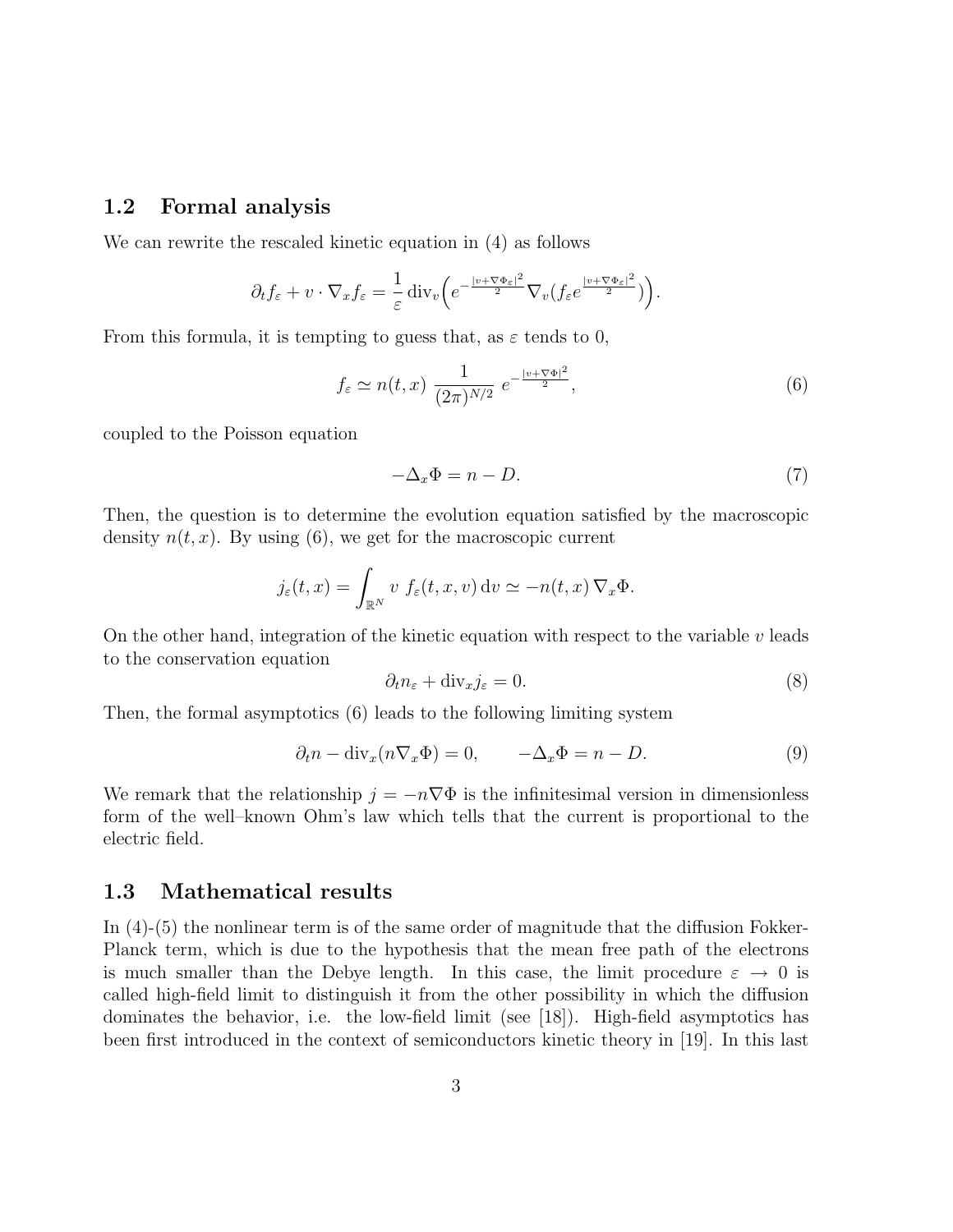paper the linear Fokker-Planck operator  $f \to \text{div}_v(vf + \nabla_v f)$  in (4) is replaced by a linear Boltzmann operator. When the electric field  $-\nabla\Phi$  is assumed to be given, the limit equation is rigorously derived. The corresponding boundary conditions have been discussed in [10, 11]. Also numerical simulations and comparisons with other models have been performed in [9, 10]. Various extension of these results for different physical models including quantum transport have been obtained in [1, 3, 13, 15]. In [2], a rigorous proof of the derivation of the high–field limit in a nonlinear context is performed. The field is not coupled via the Poisson equation but the Boltzmann operator is non linear due to the modeling of degeneracy effects.

When the electric field is coupled via the Poisson equation to the distribution function, the only rigorous result concerning the high–field limit has been obtained in [17], in the one-dimensional case, by using a cancelation of the singularity of the 1D Poisson kernel. The aim of this paper is to extend the analysis of the high-field limit to the multidimensional case.

In a first approach, by using modulated energy (relative entropy) methods (see [8]) we are able to pass to the limit in any space dimension. The drawback is that the solutions of the limit problem have to be assumed very smooth.

In dimension 2, we can improve this result by considering general weak solutions of the limit system. For that, we combine the cancelation properties of the singularities due to the antisymmetry of the Poisson kernel (see [14, 17, 21]) together with mathematical tools developed in the framework of a diagonal defect measure theory (see [20]).

In the following we consider only smooth solution of the VPFP system (4)-(5). We refer to [5, 6, 12] for the existence and uniqueness of strong solutions of the VPFP system. For the derivatives with respect to the space variables we use the notations

$$
\nabla = \nabla_x = \left(\frac{\partial}{\partial x_i}\right)_{i=1,\dots,N}, \quad \text{div} = \text{div}_x = \sum_{i=1,\dots,N} \frac{\partial}{\partial x_i},
$$

$$
\Delta = \Delta_x = \sum_{i=1,\dots,N} \frac{\partial^2}{(\partial x_i)^2}, \quad \text{D}^2 = \left(\frac{\partial^2}{\partial x_i \partial x_j}\right)_{i,j=1,\dots,N}.
$$

For the Laplace equation  $-\Delta\Phi(x) = \rho(x)$  together with appropriate conditions at infinity (see [4]), we consider solutions given by the convolution with the elementary solution  $E_N$ of the operator  $-\Delta$ :

$$
-\nabla \Phi = -\nabla \Delta^{-1} \rho = \nabla E_N * \rho, \quad \text{ with } \quad \nabla E_N(x) = \frac{1}{\omega_{N-1}} \frac{x}{|x|^N},
$$

where  $\omega_{N-1}$  is the measure of the sphere of dimension  $N-1$ .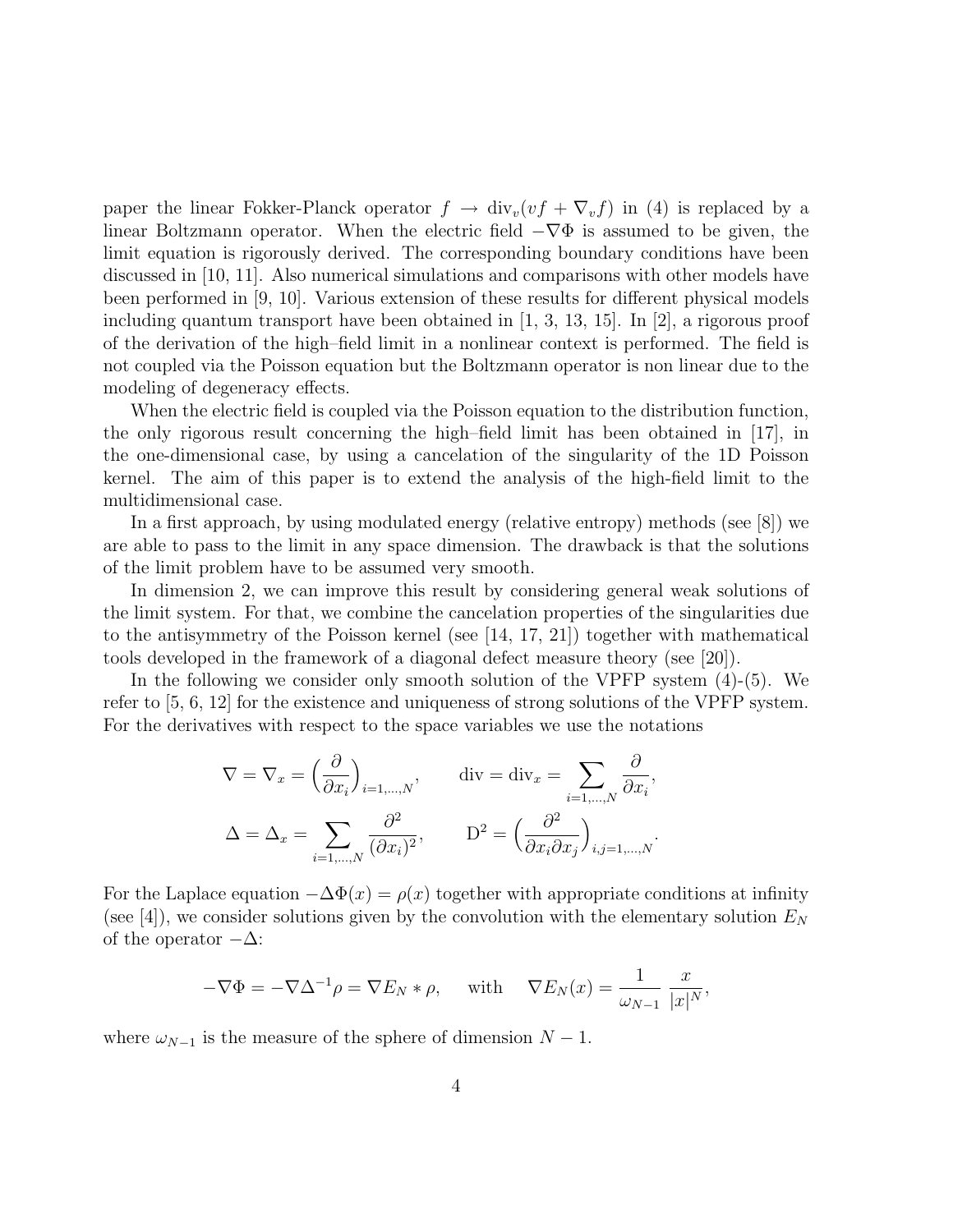Throughout the paper, we denote by  $\mathcal{M}^1(\mathbb{R}^N)$  the set of bounded Radon measures on  $\mathbb{R}^N$ , while  $\mathcal{M}^1_+(\mathbb{R}^N)$  stands for its positive cone. Also, as we will specify in Definition 1 below, the convergence in measure is said tightly if the dual functions are continuous and bounded.

Our main results are the followings

**Theorem 1** Let  $n^I \in W^{1,1}(\mathbb{R}^N) \cap W^{1,\infty}(\mathbb{R}^N)$ ,  $D \in W^{1,1}(\mathbb{R}^N) \cap W^{1,p}(\mathbb{R}^N)$ ,  $p > N$ , and let n be the unique solution of the system (9) in  $L^{\infty}(0,\infty; L^{1}(\mathbb{R}^{N}) \cap L^{\infty}(\mathbb{R}^{N}))$ , with initial condition  $n(t=0) = n<sup>I</sup>$ . Let  $f_{\varepsilon}$  be a sequence of smooth nonnegative distribution functions verifying

$$
\varepsilon \int_{\mathbb{R}^N} \int_{\mathbb{R}^N} (1+|v|^2+|x|+|\log f^I_{\varepsilon}|) f^I_{\varepsilon} dv dx \to 0, \qquad \int_{\mathbb{R}^N} |\nabla \Phi^I_{\varepsilon} - \nabla \Phi^I|^2 dx \to 0,
$$

with  $-\Delta\Phi^I = n^I - D$  and  $-\Delta\Phi^I_\varepsilon = \int_{\mathbb{R}^N} f^I_\varepsilon dv - D_\varepsilon$ . We also assume that the background charge density verifies  $D_{\varepsilon} \geq 0$ ,  $D_{\varepsilon} \to D$  in  $L^2(\mathbb{R}^N)$  and that the global neutrality relation

$$
\int_{\mathbb{R}^{2N}} f_{\varepsilon}^{I}(x, v) dv dx = \int_{\mathbb{R}^{N}} D_{\varepsilon}(x) dx = M_{\varepsilon}
$$
\n(10)

holds. Let  $f_{\varepsilon}$  be the strong solutions of the VPFP system (4)-(5) with initial data  $f_{\varepsilon}^I$ . Then, the corresponding field sequence verifies that  $\nabla \Phi_{\varepsilon}$  converges to  $\nabla \Phi$  in  $L^{\infty}(0,\infty; L^{2}(\mathbb{R}^{N}))$ , the density  $n_{\varepsilon}$  converges to n in  $C^0([0,T],\mathcal{M}^1_+(\mathbb{R}^N)$ -tight) and the current  $j_{\varepsilon} = \int_{\mathbb{R}^N} v f_{\varepsilon} dv$ converges to  $-n \nabla \Phi$  in  $\mathcal{M}^1([0,T] \times \mathbb{R}^N)^N - tight$ .

The previous result has been obtained under the assumption that the solution of the limit problem is smooth. In dimension two we can consider general weak solution of the limit problem:

**Theorem 2** Let  $f^I_\varepsilon$  be a sequence of smooth nonnegative functions. More precisely, we assume that the sequence of initial data satisfies

$$
f_{\varepsilon}^{I} \in W^{1,1}(\mathbb{R}^{4}), \qquad (1+|v|^{2}+|x|^{2})^{\gamma/2}(|f_{\varepsilon}^{I}|+|\nabla_{x,v}f_{\varepsilon}^{I}|+|\nabla_{x,v}^{2}f_{\varepsilon}^{I}|) \in L^{\infty}(\mathbb{R}^{4}), \qquad (11)
$$

for some  $\gamma > 3$ , and that  $f_{\varepsilon}$  are the corresponding strong solutions of the VPFP system (4)-(5). We also assume that there is a positive constant  $C > 0$ , independent on  $\varepsilon$  such that

$$
\int_{\mathbb{R}^4} f_{\varepsilon}^I(x, v) dv dx + \int_{\mathbb{R}^2} |\nabla \Phi_{\varepsilon}^I(x)|^2 dx + \varepsilon \int_{\mathbb{R}^4} (|x|^2 + |v|^2) f_{\varepsilon}^I(x, v) dv dx \le C \qquad (12)
$$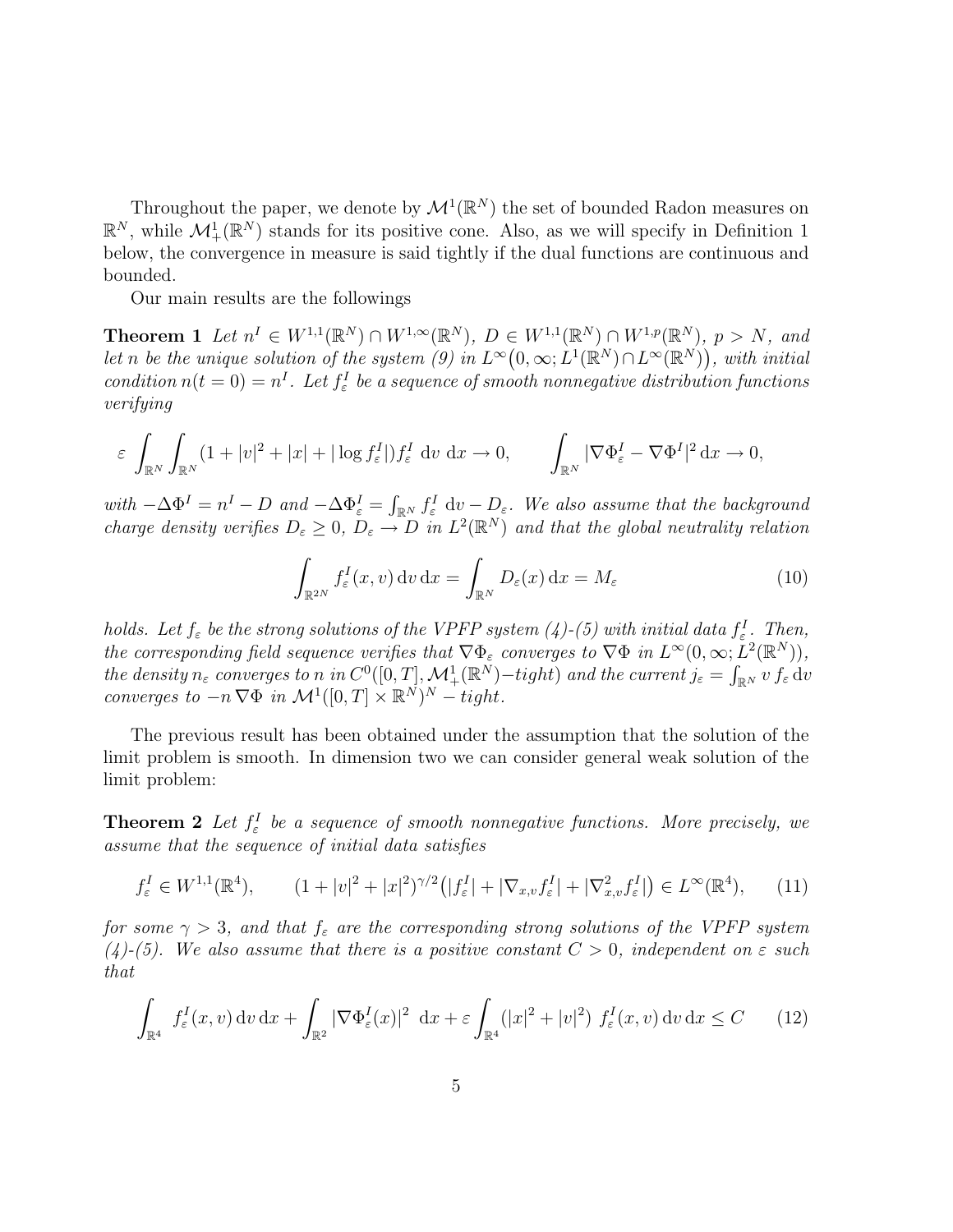with  $-\Delta\Phi_{\varepsilon}^I=\int_{\mathbb{R}^N}f_{\varepsilon}^I\;{\rm d} v-D_{\varepsilon}$ . Let the background charge densities  $D_{\varepsilon}$  be given functions which verify

$$
D_{\varepsilon} \ge 0, \quad (1+|x|)D_{\varepsilon} \in L^{1}(\mathbb{R}^{2}), \quad D_{\varepsilon} \to D \text{ in } L^{1}(\mathbb{R}^{2}), \quad ||D_{\varepsilon}||_{L^{p}(\mathbb{R}^{2})} \le C, \tag{13}
$$

for some constants  $C > 0$  and  $p > 2$ , independent on  $\varepsilon$ . We also assume that the global neutrality relation (10) holds. Then, up to a subsequence,  $n_{\varepsilon}$  converges in  $C^0([0,T], \mathcal{M}^1(\mathbb{R}^2)$  – tight) to n, a weak solution of (9) with initial data  $n^I = \lim_{\varepsilon \to 0} n_{\varepsilon}(0, \cdot)$  (in the tight sense). For the current we have that  $j_{\varepsilon} = \int_{\mathbb{R}^N} v f_{\varepsilon} dv$  converges to  $-n \nabla \Phi$  in  $\mathcal{M}^1([0,T] \times \mathbb{R}^N)^N$ tight.

Remark 1 The above results can be easily extended to the case of time-relaxation interaction kernels (see for example [2, 3, 11, 13])

$$
L_{TR}[f] := \frac{1}{\tau} \int_{\mathbb{R}^N} \left( f(v) \, e^{\frac{|v'|^2}{2}} - e^{\frac{|v|^2}{2}} \, f(v') \right) \mathrm{d}v'
$$

instead of using the Fokker-Planck operator  $L_{FP}$  defined in (1), even in its quantum partner. Other more complex and realistic interaction kernels will be dealt with in a forthcoming paper of the authors.

#### 1.4 Dimensionless analysis

Let us give here the dimensionless analysis which allows to identify the small parameter of our problem. Let us denote by  $\mathcal N$  a typical value for the concentration of the particles. Two important physical quantities which characterize the plasma are the following length scales:

the mean free path: 
$$
\ell_e = \sqrt{\theta_e} \tau_e
$$
,

which is the average distance traveled by a particle between two successive collisions, and

the Debye length: 
$$
\Lambda = \sqrt{\frac{\epsilon_0 k_B T_{th}}{q^2 \mathcal{N}}},
$$

which is the typical length of the perturbations of a quasi-neutral plasma. In this paper, we are interested in asymptotic regimes where the mean free path of the electrons is much smaller than the Debye length. More precisely, we assume:

$$
\Lambda \gg \ell_e
$$
, which means  $\mathcal{N}\tau_e^2 \ll \frac{\epsilon_0 m_e}{q^2}$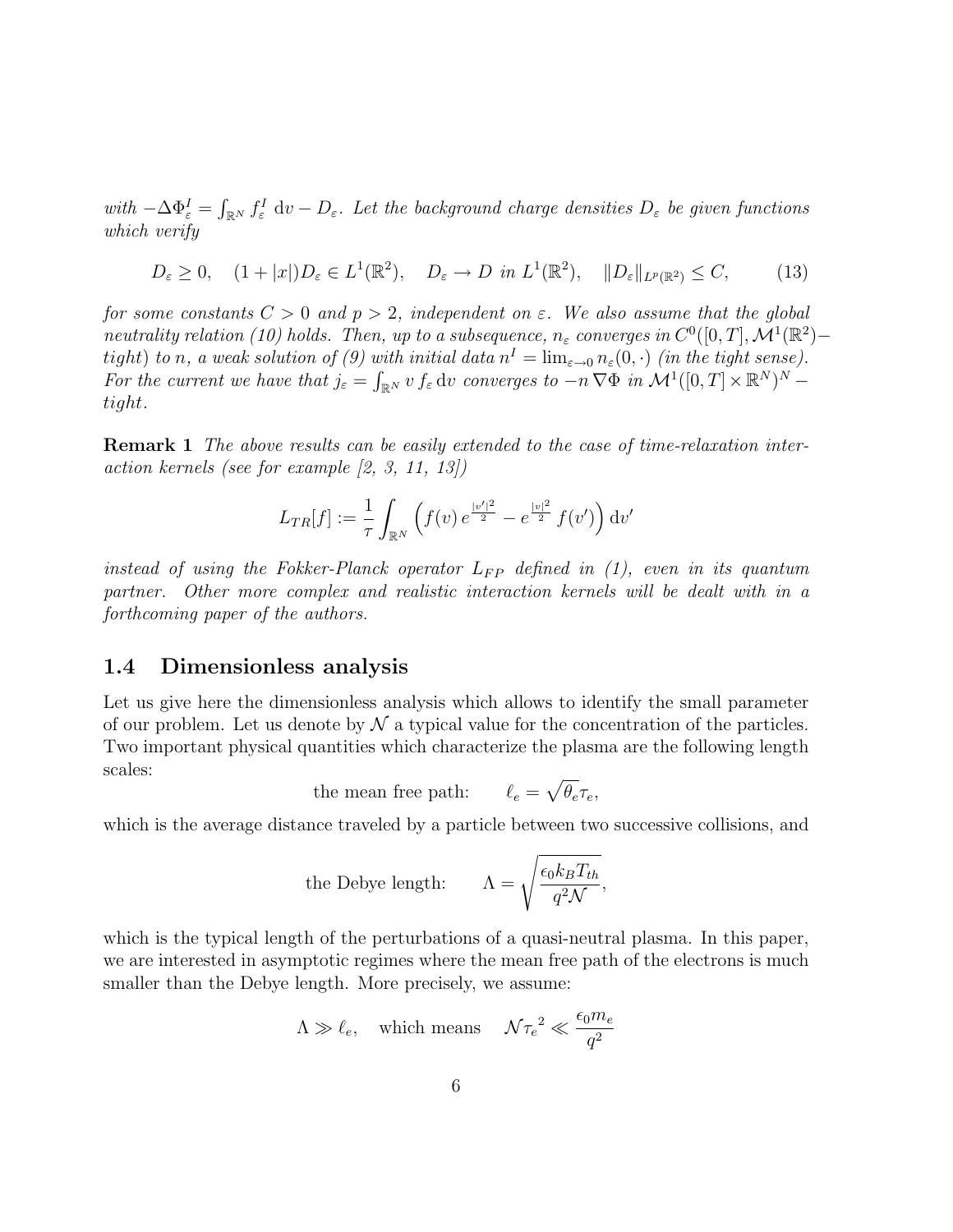(this universal physical constant has the value  $3.1 \times 10^{-4} s^2/m^3$ , where the units s and  $m$  are seconds and meters, respectively). Then we set

$$
\varepsilon = \Big(\frac{\ell_e}{\Lambda}\Big)^2,
$$

which is a small parameter intended to tend to 0.

We choose now the macroscopic units of time, space and velocity as follows:

$$
T = \frac{1}{\varepsilon}\tau_e, \quad L = \frac{1}{\varepsilon}\ell_e, \quad V = \sqrt{\theta_e}.
$$

Let  $U_{th} = \frac{k_B T_{th}}{q}$  $\frac{T_{th}}{q}$  be the thermal potential. Then, we use the following changes of variables and unknowns

$$
\begin{cases}\nt = Tt', & x = Lx', \qquad v = Vv', \qquad f(t, x, v) = \frac{\mathcal{N}}{V^3} f'_{\varepsilon}(t/T, x/L, v/V), \\
D(t, x) = \mathcal{N} \ D'_{\varepsilon}(t/T, x/L), & \Phi(t, x) = \frac{U_{th}}{\varepsilon} \ \Phi'_{\varepsilon}(t/T, x/L),\n\end{cases}
$$

where primed quantities are dimensionless. After some straightforward manipulations, we are finally led to the dimensionless VPFP system described by (4)-(5), where we drop the primes.

The paper is structured as follows. Section 2 is devoted to uniform estimates and compactness results which are needed in the next Section. The proof of Theorem 1 is given in Section 3 using a modulated energy method. Section 4 deals with the proof of Theorem 2.

### 2 Apriori estimates

The goal of this Section is to derive uniform estimates needed for the proofs of Theorems 1 and 2. The two dimensional case requires some specific arguments which will be detailed aside.

#### 2.1 General case

We first remark that assumption (12) of Theorem 2 also holds true under the conditions of Theorem 1. We have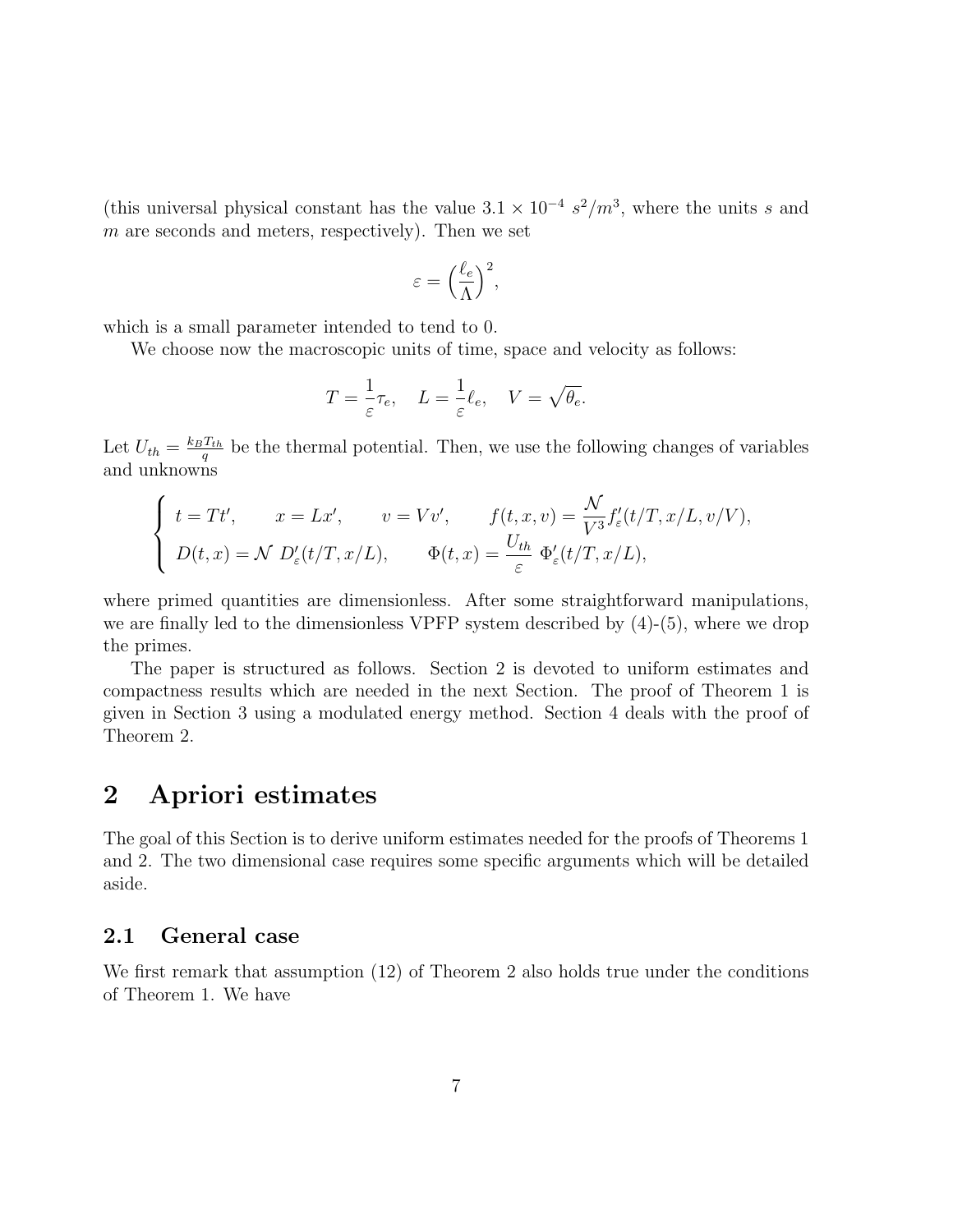**Proposition 1** Let  $f^I_\varepsilon$  be a nonnegative initial data verifying (11). Let also  $D_\varepsilon$  satisfy (13) and the global neutrality condition (10). Then, the classical solution of the VPFP system  $(4)$ - $(5)$  satisfies

$$
\int_{\mathbb{R}^{2N}} f_{\varepsilon}(t, x, v) dv dx = M_{\varepsilon}, \qquad (14)
$$

for all  $t \geq 0$ . Assuming furthermore that the uniform estimate (12) holds, then there exists a constant  $C_T$  independent of  $\varepsilon$  such that the solutions of VPFP satisfy

$$
\begin{cases}\n\sup_{t\in[0,T]}\int_{\mathbb{R}^N} |\nabla \Phi_{\varepsilon}(t,x)|^2 \, dx \leq C_T, \\
\int_0^T \int_{\mathbb{R}^{2N}} |v|^2 f_{\varepsilon}(t,x,v) \, dv \, dx \, dt \leq C_T, \\
\sup_{t\in[0,T]}\int_{\mathbb{R}^{2N}} |x|^2 f_{\varepsilon}(t,x,v) \, dv \, dx \leq C_T,\n\end{cases} \tag{15}
$$

for any  $T > 0$ .

These estimates come out by multiplying the system (4)-(5) by  $|x|^2$  and  $|v|^2$  and integrating by parts. These integrations by parts are justified because the distribution function is smooth and fastly decreasing at infinity. In dimension  $N \geq 3$  the same properties are true for the potential. However, one has to notice that generally, in 2D,  $\Delta^{-1}\rho \to \infty$  as  $|x| \to \infty$  and  $\nabla \Delta^{-1}\rho$  does not belong to  $L^2(\mathbb{R}^2)$  when  $\int \rho dx \neq 0$  (see [22], Lemma 2.5). This remark motivates the global neutrality assumption (10).

**Proof of Proposition 1.** Let us set  $\rho_{\varepsilon} = n_{\varepsilon} - D_{\varepsilon}$ . The charge conservation relations (8) and (14) are derived in a standard way. Now, we want to derive the energy equation. Taking into account that  $\Phi_{\varepsilon} = E_N * \rho_{\varepsilon}$  and  $E(-x) = E(x)$  we have

$$
\int_{\mathbb{R}^N} \Phi_{\varepsilon}(t,x) \, \partial_t \rho_{\varepsilon}(t,x) \, dx = \int_{\mathbb{R}^{2N}} E_N(x-y) \, \rho_{\varepsilon}(t,y) \, \partial_t \rho_{\varepsilon}(t,x) \, dx \, dy
$$
\n
$$
= \frac{1}{2} \frac{d}{dt} \int_{\mathbb{R}^{2N}} E_N(x-y) \, \rho_{\varepsilon}(t,y) \, \rho_{\varepsilon}(t,x) \, dx \, dy
$$
\n
$$
= \frac{1}{2} \frac{d}{dt} \int_{\mathbb{R}^N} \Phi_{\varepsilon}(t,x) \, \rho_{\varepsilon}(t,x) \, dx \, dy,
$$

where we have used that  $\rho_{\varepsilon}$  is smooth with respect to time. We want to combine  $\rho_{\varepsilon}$  =  $-\Delta\Phi_{\varepsilon}$  with an integration by parts. This is totally justified in dimension  $N \geq 3$ , but as we pointed out before, the case  $N = 2$  must be studied independently (see Lemma 1) below). So in any dimension we get

$$
\int_{\mathbb{R}^N} \Phi_{\varepsilon}(t,x) \, \partial_t \rho_{\varepsilon}(t,x) \, dx = \frac{1}{2} \frac{d}{dt} \int_{\mathbb{R}^N} \left| \nabla \Phi_{\varepsilon}(t,x) \right|^2 dx.
$$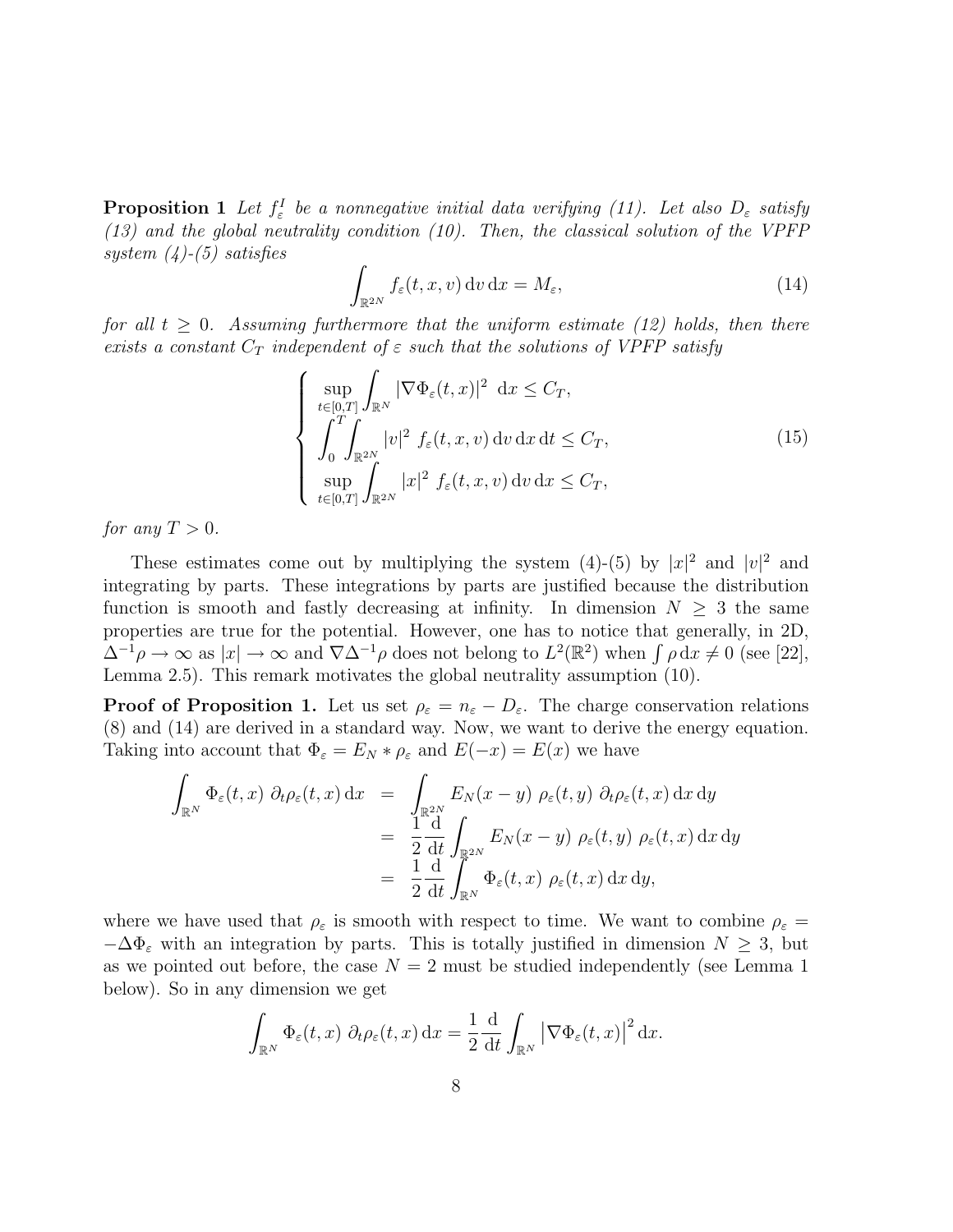On the other hand, since  $j_{\varepsilon} \Phi_{\varepsilon}$  vanishes at infinity, from (8) we get

$$
\int_{\mathbb{R}^N} \Phi_{\varepsilon}(t,x) \, \partial_t \rho_{\varepsilon}(t,x) \, dx = - \int_{\mathbb{R}^N} \Phi_{\varepsilon}(t,x) \, \nabla \cdot j_{\varepsilon}(t,x) \, dx = \int_{\mathbb{R}^N} j_{\varepsilon}(t,x) \cdot \nabla \Phi_{\varepsilon}(t,x) \, dx.
$$

Hence, we conclude that

$$
\frac{1}{2} \frac{d}{dt} \int_{\mathbb{R}^N} \left| \nabla \Phi_{\varepsilon}(t, x) \right|^2 dx = \int_{\mathbb{R}^{2N}} v \, f_{\varepsilon} \cdot \nabla \Phi_{\varepsilon}(t, x) \, dv \, dx. \tag{16}
$$

Now we multiply equation (4) by  $|v|^2/2$  and integrate against x and v. We obtain

$$
\varepsilon \frac{\mathrm{d}}{\mathrm{d}t} \int_{\mathbb{R}^{2N}} \frac{|v|^2}{2} f_{\varepsilon} \, \mathrm{d}v \, \mathrm{d}x + \int_{\mathbb{R}^{2N}} v \, f_{\varepsilon} \cdot \nabla \Phi_{\varepsilon}(t,x) \, \mathrm{d}v \, \mathrm{d}x = - \int_{\mathbb{R}^{2N}} |v|^2 f_{\varepsilon} \, \mathrm{d}v \, \mathrm{d}x + 2 M_{\varepsilon}.
$$

This equation together with (16) yields the following equation for the total energy of the system

$$
\frac{\mathrm{d}}{\mathrm{d}t}\left(\varepsilon\int_{\mathbb{R}^{2N}}\frac{|v|^2}{2}\ f_{\varepsilon}\,\mathrm{d}v\,\mathrm{d}x + \frac{1}{2}\int_{\mathbb{R}^N}\left|\nabla\Phi_{\varepsilon}(t,x)\right|^2\mathrm{d}x\right) = -\int_{\mathbb{R}^{2N}}|v|^2\ f_{\varepsilon}\,\mathrm{d}v\,\mathrm{d}x + 2N.\tag{17}
$$

Assuming (12) and integrating this relation with respect to time prove the two first estimates in (15).

To bound the second space moment, we multiply equation (4) by  $|x|^2/2$  and integrate against  $x$  and  $v$ . We obtain

$$
\frac{\mathrm{d}}{\mathrm{d}t} \int_{\mathbb{R}^{2N}} \frac{|x|^2}{2} f_{\varepsilon} \, \mathrm{d}v \, \mathrm{d}x = \int_{\mathbb{R}^{2N}} x \cdot v \, f_{\varepsilon} \, \mathrm{d}v \, \mathrm{d}x \le \Big( \int_{\mathbb{R}^{2N}} |x|^2 f_{\varepsilon} \, \mathrm{d}v \, \mathrm{d}x \, \int_{\mathbb{R}^{2N}} |v|^2 f_{\varepsilon} \, \mathrm{d}v \, \mathrm{d}x \Big)^{1/2}.
$$

Thus we have the differential inequality

$$
\frac{\mathrm{d}}{\mathrm{d}t} \Big(\int_{\mathbb{R}^{2N}} |x|^2 f_{\varepsilon} \, \mathrm{d}v \, \mathrm{d}x\Big)^{1/2} \le \Big(\int_{\mathbb{R}^{2N}} |v|^2 f_{\varepsilon} \, \mathrm{d}v \, \mathrm{d}x\Big)^{1/2}.
$$

Integration with respect to time combined with the bound on the kinetic energy ends the proof.

Let us introduce in the following corollaries two consequences of the above Proposition.

**Corollary 1** Assuming the hypotheses on  $f^I_\varepsilon$  and  $D_\varepsilon$  of Proposition 1, for any  $T > 0$  the following properties are verified: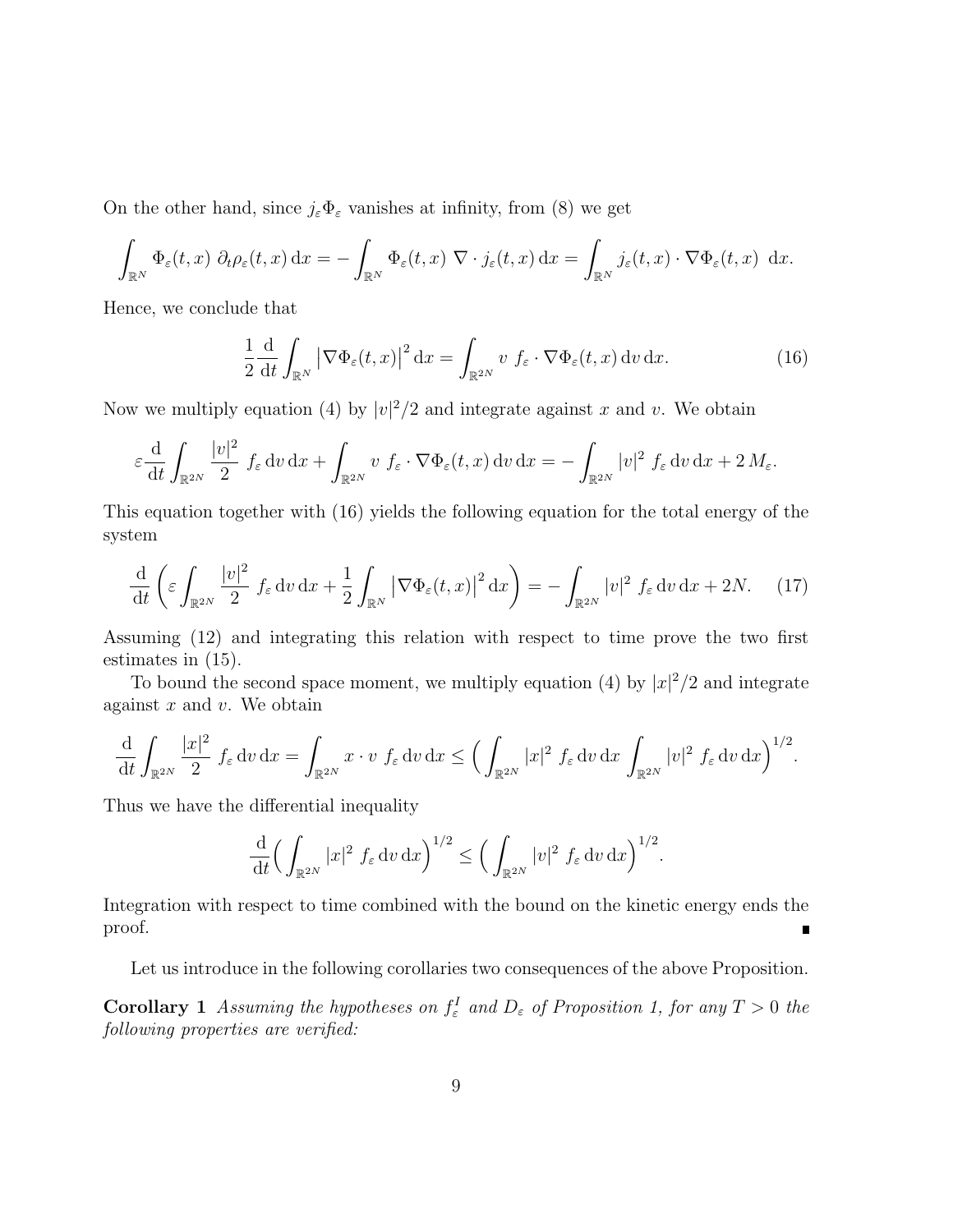- i)  $(1+|x|^2)n_{\varepsilon}$  is a bounded sequence in  $L^{\infty}(0,T;L^1(\mathbb{R}^N)),$
- *ii*)  $j_{\varepsilon}$  is a bounded sequence in  $(L^2(0,T;L^1(\mathbb{R}^N)))^N$  and  $(1+|x|)j_{\varepsilon}$  is a bounded sequence in  $(L^1([0,T]\times\mathbb{R}^N))^N$ ,
- iii)  $\int_{\mathbb{R}^N} v \otimes v f_{\varepsilon} \, \mathrm{d}v$  is bounded in  $(L^1((0,T) \times \mathbb{R}^N))^{2N}$ .

**Proof.** Claims  $i$ ) and  $iii$ ) are direct consequences of (15). The current is estimated by using the Cauchy-Schwartz inequality as follows

$$
\int_{\mathbb{R}^N} |j_{\varepsilon}(t,x)| \,dx \le \left(\int_{\mathbb{R}^{2N}} f_{\varepsilon} \,dv \,dx\right)^{1/2} \left(\int_{\mathbb{R}^{2N}} |v|^2 f_{\varepsilon} \,dv \,dx\right)^{1/2}.
$$

In the right-hand side, the first term is bounded in  $L^{\infty}(0,T)$  by using (14), while the second term is bounded in  $L^2(0,T)$  by using (15). The first moment of  $j_{\varepsilon}$  is also bounded since

$$
\int_0^T \int_{\mathbb{R}^N} |x| |j_{\varepsilon}(t,x)| \,dx \,dt \leq \int_0^T \int_{\mathbb{R}^{2N}} |x| |v| |f_{\varepsilon}(t,x) \,dv \,dx \,dt
$$
  

$$
\leq \int_0^T \int_{\mathbb{R}^{2N}} \left( \frac{|x|^2 + |v|^2}{2} \right) f_{\varepsilon}(t,x) \,dv \,dx \,dt \leq C_T,
$$

as consequence of (15).

These estimates imply compactness properties in measure spaces. We first recall some definitions and basic facts from measure theory (an as complete as possible reference is for instance [7]).

**Definition 1** Considering sequences  $(\rho_n)_{n \in \mathbb{N}}$  in  $\mathcal{M}^1(\mathbb{R}^N)$ , we say that:

a)  $\rho_n$  converges vaguely to  $\rho$  if

$$
\lim_{n \to \infty} \int_{\mathbb{R}^N} \varphi \rho_n \, \mathrm{d}x = \int_{\mathbb{R}^N} \varphi \rho \, \mathrm{d}x \tag{18}
$$

 $\blacksquare$ 

for any continuous function with compact support  $\varphi \in C_c(\mathbb{R}^N)$  (actually, the convergence (18) holds for any function  $\varphi$  which is continuous and vanishes at infinity).

b) The convergence is said to hold tightly if (18) is satisfied for any function which is continuous and bounded:  $\varphi \in C^0 \cap L^\infty(\mathbb{R}^N)$ .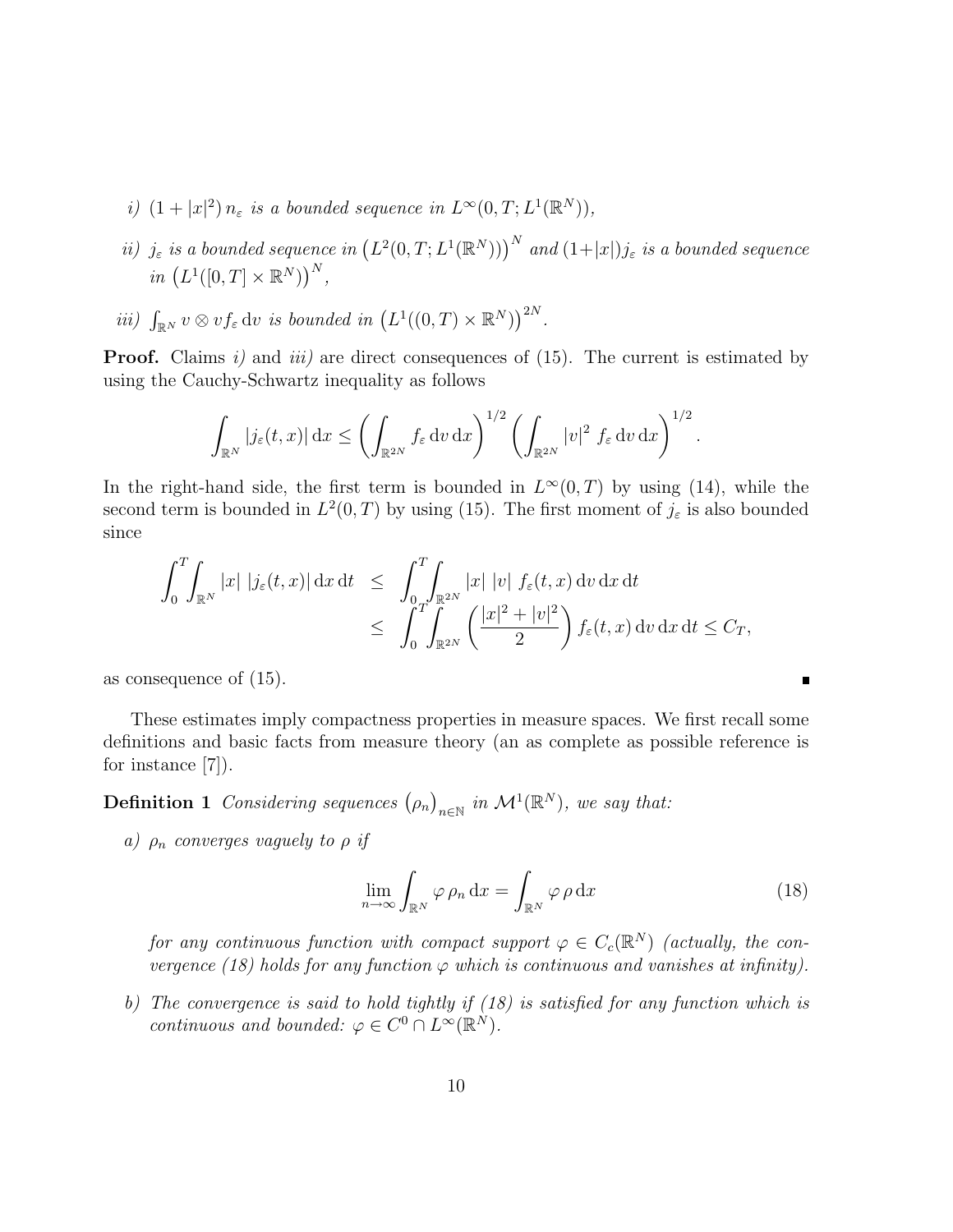- c) Let  $(\rho_n)_{n\in\mathbb{N}}$  be a sequence of nonnegative measures which satisfies a) and, furthermore,  $\lim_{n\to\infty} \rho_n(\mathbb{R}^N) = \rho(\mathbb{R}^N)$ . Then,  $\rho_n$  converges to  $\rho$  tightly.
- d) Let  $(\rho_n)_{n\in\mathbb{N}}$  be a sequence of measures (without sign assumption) which satisfies  $\sup_{n\in\mathbb{N}}|\widehat{\rho_n}|(\mathbb{R}^N)<\infty$  and furthermore for any  $\eta>0$  there exists a compact set  $K_{\eta} \subset \mathbb{R}^N$  such that  $\sup_{n \in \mathbb{N}} |\rho_n|(\mathbb{R}^2 \setminus K_{\eta}) \leq \eta$ . Then,  $(\rho_n)_{n \in \mathbb{N}}$  is relatively compact for the tight topology.

The compactness result is the following.

**Corollary 2** The sequence  $(n_{\varepsilon})_{\varepsilon>0}$  is relatively compact in  $C^0([0,T],\mathcal{M}^1_+(\mathbb{R}^N) - tight)$ and  $(j_{\varepsilon})_{\varepsilon>0}$  is relatively compact in  $\mathcal{M}^1([0,T] \times \mathbb{R}^N)^N - tight.$ 

**Proof.** First, we deduce that  $n_{\varepsilon}$  satisfies an equicontinuity property by using the charge conservation equation (8). Indeed, let  $\eta \in C_c^{\infty}(\mathbb{R}^N)$ . We get

$$
\frac{\mathrm{d}}{\mathrm{d}t} \int_{\mathbb{R}^N} n_{\varepsilon}(t,x) \eta(x) \, \mathrm{d}x = \int_{\mathbb{R}^N} j_{\varepsilon}(t,x) \cdot \nabla \eta(x) \, \mathrm{d}x.
$$

By using Corollary 1  $ii$ , integration from s to t yields

$$
\left| \int_{\mathbb{R}^N} n_{\varepsilon}(t, x) \eta(x) dx - \int_{\mathbb{R}^N} n_{\varepsilon}(s, x) \eta(x) dx \right|
$$
  
\n
$$
\leq \|\nabla \eta\|_{L^{\infty}(\mathbb{R}^N)} \left( \int_s^t \left( \int_{\mathbb{R}^N} |j_{\varepsilon}(\tau, x)| dx \right)^2 d\tau \right)^{1/2} \sqrt{t - s}
$$
  
\n
$$
\leq C_T \|\nabla \eta\|_{L^{\infty}(\mathbb{R}^N)} \sqrt{t - s}.
$$

Besides, the sequence  $(n_{\varepsilon})_{\varepsilon>0}$  satisfies the Prokhorof tightness criterion (see e.g. [7]) uniformly with respect to time:

$$
\sup_{\varepsilon>0}\sup_{t\in[0,T]}\int_{\mathbb{R}^N}n_{\varepsilon}(t,x)\,\mathrm{d}x<\infty,
$$

and i) leads to

$$
\sup_{\varepsilon>0}\sup_{t\in[0,T]}\int_{|x|>R}n_{\varepsilon}(t,x)\,\mathrm{d}x\xrightarrow[R\to\infty]{}0.
$$

Thus, a standard density argument proves the equicontinuity of the sequence  $(n_{\varepsilon})_{\varepsilon>0}$  in  $C^0([0,T];\mathcal{M}^1(\mathbb{R}^N) - tight).$ 

When dealing with the current, the estimates  $ii)$  allow to extract a subsequence which converges tightly to some j in  $\mathcal{M}^1([0,T] \times \mathbb{R}^N) - tight.$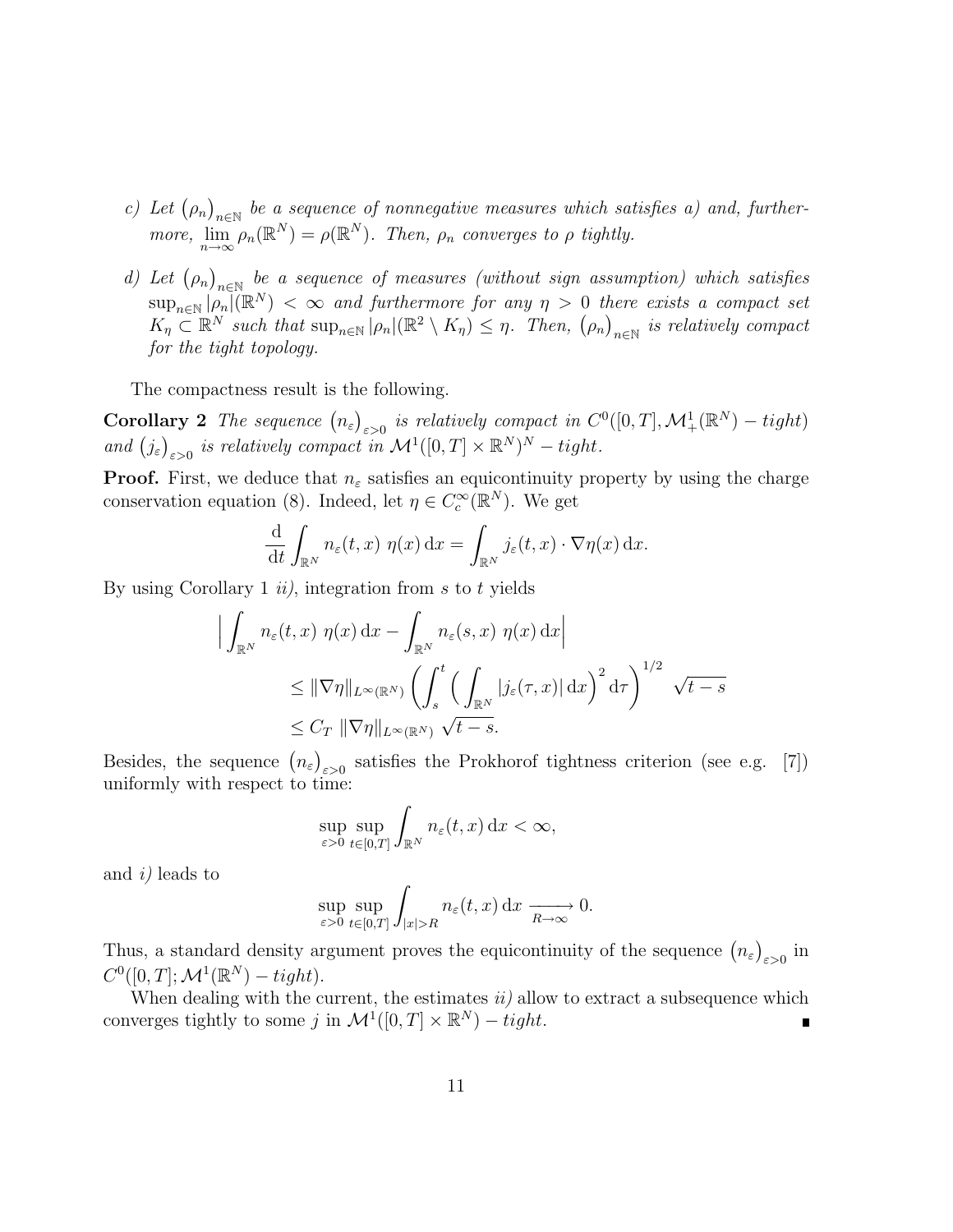#### 2.2 The case of the 2 space dimension

The aim of this subsection is to justify the integration by parts

$$
-\int_{\mathbb{R}^2} \Phi_{\varepsilon} \Delta \Phi_{\varepsilon} dx = \int_{\mathbb{R}^2} |\nabla \Phi_{\varepsilon}|^2 dx.
$$

To start with, we need some results about the solutions of (4), when the parameter  $\varepsilon > 0$  is fixed. The techniques used by Degond [12] to obtain global existence of smooth solutions of the VPFP system (with one species) in 2 space dimensions, apply directly to our problem. We recall the following statement.

**Theorem 3** (Degond [12]) Let D satisfy (13) and let  $f^I_\varepsilon$  be a nonnegative initial data which satisfies

$$
f_{\varepsilon}^{I} \in W^{1,1}(\mathbb{R}^{4}); \quad (1+|v|^{2})^{\gamma/2}(|f_{\varepsilon}^{I}|+|\nabla_{x,v}f_{\varepsilon}^{I}|) \in L^{\infty}(\mathbb{R}^{4}), \tag{19}
$$

for some  $\gamma > 2$ . Then, there is a unique classical solution  $(f_{\varepsilon}, \Phi_{\varepsilon})$  of the VPFP system  $(4)$ - $(5)$  satisfying

$$
\begin{cases}\nf_{\varepsilon} \geq 0, & f_{\varepsilon} \in L^{\infty}(0, T; W^{1,1}(\mathbb{R}^{4})), \\
(1+|v|^{2})^{\gamma/2}(|f_{\varepsilon}|+|\nabla_{x,v}f_{\varepsilon}|) \in L^{\infty}((0, T) \times \mathbb{R}^{4}), \\
\partial_{t}f_{\varepsilon}, \Delta_{v}f_{\varepsilon} \in L^{2}((0, T) \times \mathbb{R}^{4}), & \nabla \Phi_{\varepsilon} \in L^{\infty}(0, T; W^{1,\infty}(\mathbb{R}^{2})),\n\end{cases}
$$
\n(20)

for every  $0 < T < \infty$ .

Moreover, still by adapting the arguments in [12] we can easily strengthen the previous claim.

**Proposition 2** (Degond [12]) Let  $f^I_\varepsilon$  be a nonnegative initial data which satisfies (11). Let D satisfy (13). Then the classical solution  $(f_{\varepsilon}, \Phi_{\varepsilon})$  of the VPFP system (4)-(5) given by Theorem 3 satisfies

$$
\begin{cases}\n(1+|v|^2+|x|^2)^{\gamma/2}\big(|f_{\varepsilon}|+|\nabla_{x,v}f_{\varepsilon}|+|\nabla_{x,v}^2f_{\varepsilon}|\big) \in L^{\infty}([0,T] \times \mathbb{R}^4),\\ \n(1+|v|^2+|x|^2)^{(\gamma-1)/2}\big|\partial_t f_{\varepsilon}\big| \in L^{\infty}([0,T] \times \mathbb{R}^4),\n\end{cases}
$$
\n(21)

for every  $0 < T < \infty$ .

This result is not at all optimal because it does not take into account the smoothing effect of the VPFP system proved by Bouchut [5, 6]. However, it is enough for our purpose. Actually, we will use that  $(1+|x|)n_{\varepsilon} \in L^{\infty}([0,T] \times \mathbb{R}^2)$  and  $n_{\varepsilon} \in W^{1,\infty}([0,T] \times \mathbb{R}^2)$ , which are obvious consequences of (20) and (21).

Of course, the estimates in this statement are not uniform with respect to the small parameter  $\varepsilon$ .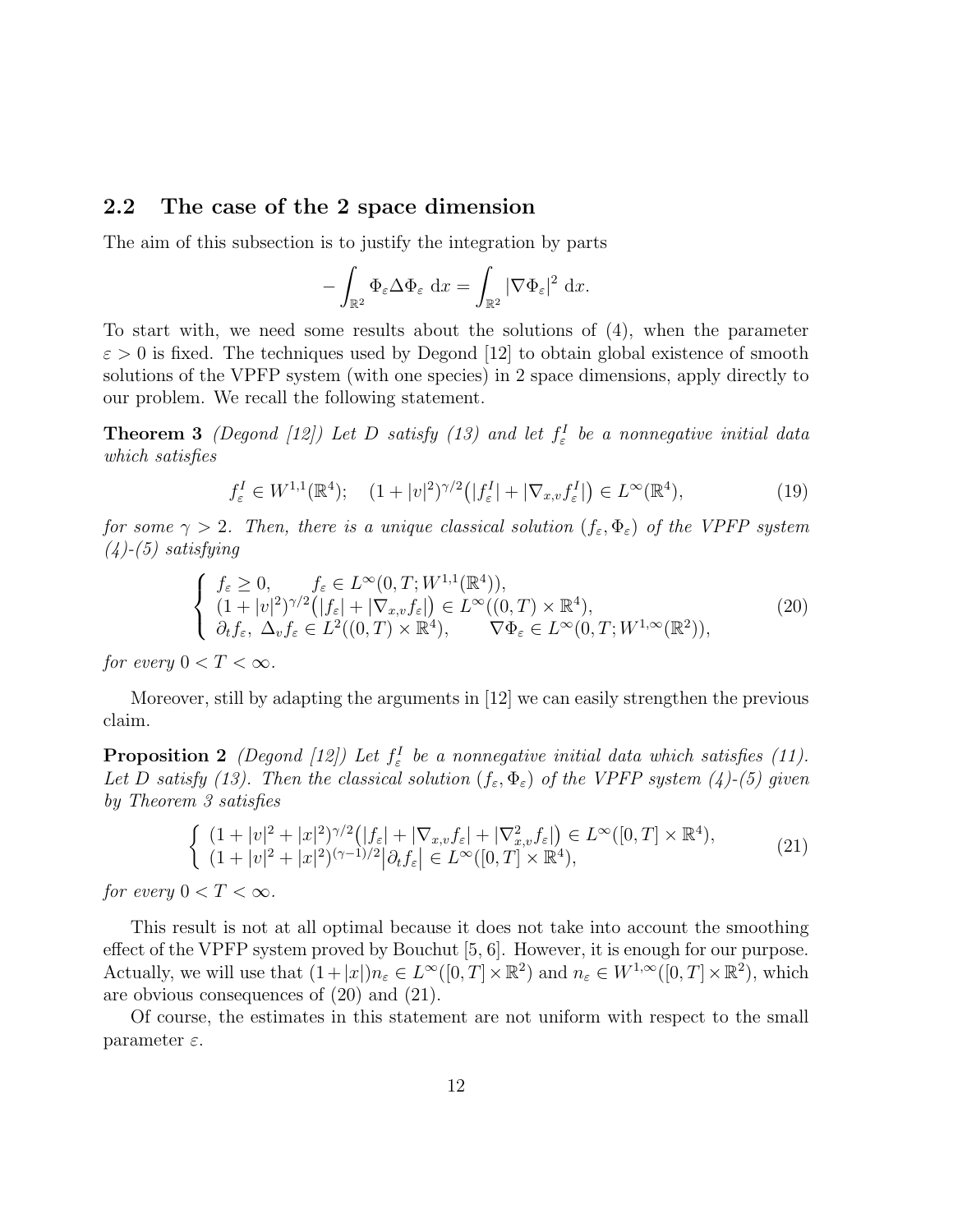**Lemma 1** Let  $\rho \in L^2(\mathbb{R}^2)$  be such that

$$
\int_{\mathbb{R}^2} (1+|x|)|\rho(x)| \,dx < \infty, \qquad \int_{\mathbb{R}^2} \rho(x) \,dx = 0.
$$

Consider the potential  $\Phi$  given by

$$
\Phi(x) = E * \rho(x) = -\frac{1}{2\pi} \int_{\mathbb{R}^2} \ln|x - y| \, \rho(y) \, dy.
$$

Then,  $\Phi$  is a continuous and bounded function such that  $\lim_{|x|\to\infty} \Phi(x) = 0$ . Furthermore, we have  $\nabla \Phi \in L^2(\mathbb{R}^2)$ . In particular, the identity

$$
\int_{\mathbb{R}^2} \rho(x) \Phi(x) dx = \int_{\mathbb{R}^2} |\nabla \Phi(x)|^2 dx
$$

holds.

**Proof.** Let us denote by  $\hat{\cdot}$  the Fourier transform. The function E being the fundamental solution of  $-\Delta$ , we have  $|\xi|^2 \tilde{\Phi}(\xi) = \tilde{\rho}(\xi)$ . Since the integral of  $\rho$  vanishes, we get

$$
|\widehat{\rho}(\xi)| = |\widehat{\rho}(\xi) - \widehat{\rho}(0)| \leq |\xi| \|\nabla \widehat{\rho}\|_{L^{\infty}(\mathbb{R}^2)} \leq |\xi| \, \|x\rho\|_{L^1(\mathbb{R}^2)}.
$$

We denote by  $\chi_A$  the characteristic function of the set A. Then, we notice that

$$
\left| \widehat{\Phi}(\xi) \right| = \left| \frac{\widehat{\rho}(\xi)}{|\xi|^2} \right| \le \left| \frac{\widehat{\rho}(\xi) - \widehat{\rho}(0)}{|\xi|^2} \right| \chi_{\{|\xi| \le 1\}} + \left| \frac{\widehat{\rho}(\xi)}{|\xi|^2} \right| \chi_{\{|\xi| > 1\}} \leq \|x\rho\|_{L^1(\mathbb{R}^2)} \frac{1}{|\xi|} \chi_{\{|\xi| \le 1\}} + \left| \frac{\widehat{\rho}(\xi)}{|\xi|^2} \right| \chi_{\{|\xi| > 1\}}.
$$

In the right-hand side,  $1/|\xi| \in L^1(B_{\mathbb{R}^2}(0,1))$  while an application of the Cauchy-Schwartz inequality proves that the second term is also integrable. Hence,  $\widehat{\Phi} \in L^1(\mathbb{R}^2)$ . It follows that  $x \mapsto \Phi(x)$  is a continuous and bounded function which tends to 0 at infinity. Similarly, we obtain

$$
\left|\widehat{\nabla\Phi}(\xi)\right| = \left|\frac{\xi}{|\xi|^2}\widehat{\rho}(\xi)\right| \leq \|x\rho\|_{L^1(\mathbb{R}^2)}\chi_{\{|\xi|\leq 1\}} + |\widehat{\rho}(\xi)|\chi_{\{|\xi|> 1\}}.
$$

Since  $\rho$  lies in  $L^2(\mathbb{R}^2)$ , we conclude that  $\nabla \Phi \in L^2(\mathbb{R}^2)$  by the Plancherel theorem. With these properties in mind, it is easy to justify the formula

$$
\int_{\mathbb{R}^2} |\nabla \Phi|^2 \, \mathrm{d}x = -\int_{\mathbb{R}^2} \Phi \Delta \Phi \, \mathrm{d}x
$$

via standard approximation and truncation arguments.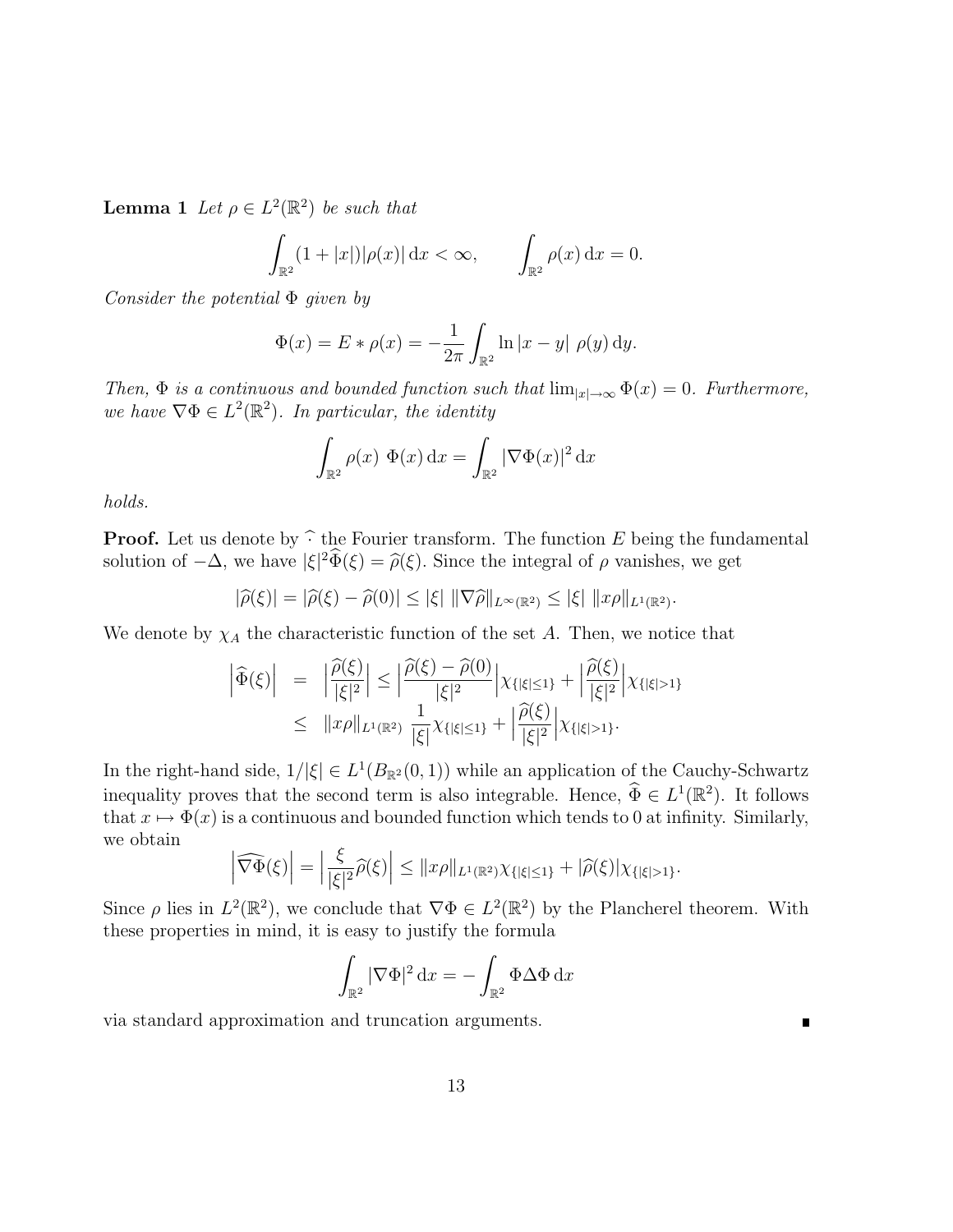### 3 The modulated energy method

The aim of this Section is to prove Theorem 1. We first introduce the modulated energy (see [8]), which allows us to show that the field  $-\nabla \Phi_{\varepsilon}$  converges in  $L^2(\mathbb{R}^N)^N$  to the limiting field  $-\nabla\Phi$ . The proof requires some regularity properties of the limit solutions as well as the convergence of the initial electric field. We define the modulated energy  $H(t,\varepsilon)$  and the positive modulated energy  $H_p(t,\varepsilon)$  as follows

$$
H(t,\varepsilon) := \varepsilon \int_{\mathbb{R}^{2N}} f_{\varepsilon} \left( \log f_{\varepsilon} + \frac{1}{2} |v + \nabla \Phi|^2 \right) dx \, dv + \frac{1}{2} \int_{\mathbb{R}^N} |\nabla (\Phi_{\varepsilon} - \Phi)|^2 \, dx, \tag{22}
$$

$$
0 \le H_p(t,\varepsilon) := \varepsilon \int_{\mathbb{R}^{2N}} f_{\varepsilon} \left( |\log f_{\varepsilon}| + \frac{1}{2} |v + \nabla \Phi|^2 \right) dx \, dv + \frac{1}{2} \int_{\mathbb{R}^N} |\nabla (\Phi_{\varepsilon} - \Phi)|^2 \, dx. \tag{23}
$$

The idea is to study the dynamics of the modulated energy  $H(t,\varepsilon)$  (this quantity is also named relative entropy). It allows to control the positive modulated energy  $H_p(t, \varepsilon)$ thanks to Gronwall's Lemma. Under convenient assumptions on the initial data,  $H_p(t, \varepsilon)$ converges to zero as  $\varepsilon$  goes to 0. Then, the convergence of the field is obtained.

To do that, it is necessary to have smooth properties for the limiting quantities  $n$  and  $\nabla\Phi$ . Also, the convergence of the density  $n_{\varepsilon}$  is obtained thanks to the compactness result of Corollary 2. Then we are able to determine the limit j of the current  $j_{\varepsilon}$  by using the entropy production. The advantage of this method is that the result in Theorem 1 holds in any dimension.

Proposition 3 (Smoothness of solutions of the limit system). Under the assumptions of Theorem 1, the strong solution  $(n, \nabla \Phi)$  of (9) satisfies

$$
\forall T > 0, \quad \nabla \Phi \in W^{1,\infty}([0,T] \times \mathbb{R}^N).
$$

**Proof.** Using Theorem 3 of [17], the unique strong solution  $(n, \nabla \Phi)$  of (9) satisfies n and  $\rho = n - D \in W^{1,\infty}([0,T] \times \mathbb{R}^N)$ ,  $\forall T > 0$ . Therefore, Lemma 8 of [17] implies that  $\nabla \Phi \in L^{\infty}([0,T];W^{1,\infty}(\mathbb{R}^N))^N$ . Then, by differentiating the first equation of (9), it is easy to check that  $\nabla \rho$  and  $\nabla n$  are in  $\in L^{\infty}([0,T];L^{1}(\mathbb{R}^{N}))^{N}$  and, taking into account that  $\partial_t n = -\nabla \Phi \cdot \nabla n + n(D - n)$ , we have  $\partial_t \rho = \partial_t n \in L^\infty([0, T]; L^1(\mathbb{R}^N))$ .

#### 3.1 The modulated energy equation

In the N-dimensional case we can prove the following result concerning the evolution of the modulated energy. Throughout this section we repeatedly apply integration by parts, which are justified in the Subsection 2.2 for  $N = 2$  and is a consequence of the regularity properties at infinity of the Poisson equation for  $N > 2$ .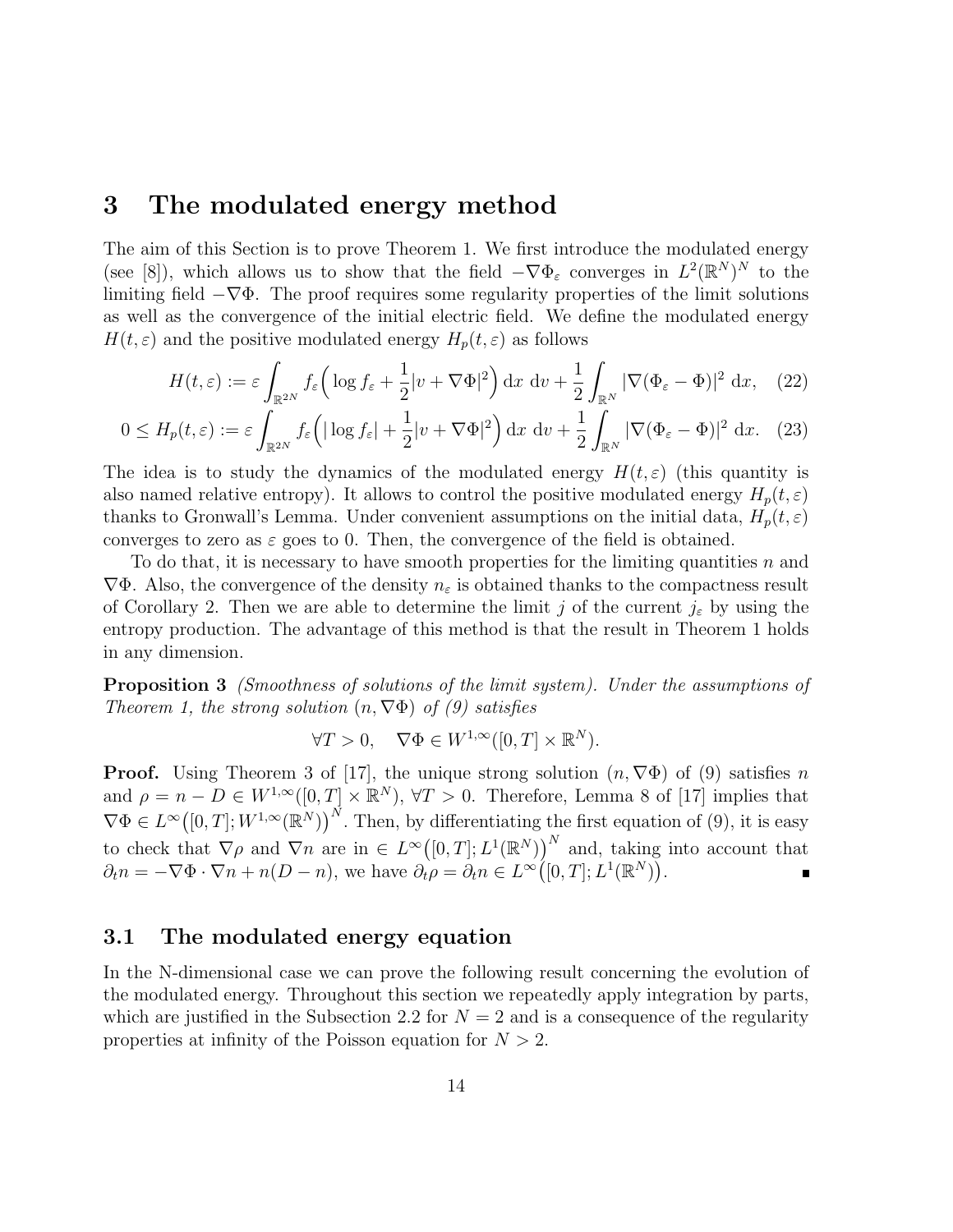**Lemma 2** Let  $f_{\varepsilon}$  be a solution of the VPFP system and n a solution of the limiting equation  $(9)$ . Then, the balance of the modulated energy is

$$
\frac{\mathrm{d}}{\mathrm{d}t}H(t,\varepsilon) = -\int_{\mathbb{R}^{2N}} |(v + \nabla \Phi)\sqrt{f_{\varepsilon}} + 2\nabla_{v}\sqrt{f_{\varepsilon}}|^{2} \mathrm{d}x \mathrm{d}v \n+ \varepsilon \int_{\mathbb{R}^{2N}} \left( f_{\varepsilon}(v + \nabla \Phi) \cdot \frac{\partial}{\partial t} \nabla \Phi + f_{\varepsilon}(v + \nabla \Phi) \cdot \mathbf{D}^{2} \Phi \cdot v \right) \mathrm{d}x \mathrm{d}v \n+ \int_{\mathbb{R}^{N}} \nabla (\Phi_{\varepsilon} - \Phi) \cdot \mathbf{D}^{2} \Phi \cdot \nabla (\Phi_{\varepsilon} - \Phi) \mathrm{d}x \n+ \int_{\mathbb{R}^{N}} \nabla (\Phi_{\varepsilon} - \Phi) \cdot \nabla \Phi (D - D_{\varepsilon}) \mathrm{d}x - \frac{1}{2} \int_{\mathbb{R}^{N}} (n - D) |\nabla (\Phi_{\varepsilon} - \Phi)|^{2} \mathrm{d}x.
$$

**Proof.** We first add  $\nabla \Phi \cdot \nabla_v f_\varepsilon$  in both terms of equation (4) to find

$$
\varepsilon \left( \frac{\partial}{\partial t} f_{\varepsilon} + v \cdot \nabla f_{\varepsilon} \right) - \text{div}_{v} \left( e^{-\frac{|v + \nabla \Phi|^{2}}{2}} \nabla_{v} \left( e^{\frac{|v + \nabla \Phi|^{2}}{2}} f_{\varepsilon} \right) \right) = \left( \nabla \Phi_{\varepsilon} - \nabla \Phi \right) \cdot \nabla_{v} f_{\varepsilon}.
$$
 (24)

Then, the result is obtained by multiplying this equation by  $(1 + \log f_{\varepsilon} + \frac{1}{2})$  $\frac{1}{2}|v+\nabla\Phi|^2$  and integrating. We first remark that the left–hand side of the above equation is nothing but the Vlasov-Fokker-Planck equation with the field  $\nabla\Phi$ . Thus, the following computations are classical:

$$
\varepsilon \int_{\mathbb{R}^{2N}} \left( \frac{\partial}{\partial t} f_{\varepsilon} + v \cdot \nabla f_{\varepsilon} \right) \times \left( 1 + \log f_{\varepsilon} + \frac{1}{2} |v + \nabla \Phi|^2 \right) dx dv
$$
  

$$
= \varepsilon \frac{d}{dt} \left( \int_{\mathbb{R}^{2N}} f_{\varepsilon} \log f_{\varepsilon} + \frac{1}{2} |v + \nabla \Phi|^2 f_{\varepsilon} dx dv \right)
$$
  

$$
- \varepsilon \int_{\mathbb{R}^{2N}} (v + \nabla \Phi) \cdot \left( \frac{\partial}{\partial t} \nabla \Phi + v \cdot D^2 \Phi \right) f_{\varepsilon} dx dv.
$$

Also,

$$
\int_{\mathbb{R}^{2N}} \left( \operatorname{div}_{v} \left( e^{-\frac{|v + \nabla \Phi|^{2}}{2}} \nabla_{v} \left( e^{\frac{|v + \nabla \Phi|^{2}}{2}} f_{\varepsilon} \right) \right) \right) \times \left( 1 + \log \left( e^{\frac{|v + \nabla \Phi|^{2}}{2}} f_{\varepsilon} \right) \right) \, \mathrm{d}x \, \mathrm{d}v
$$
\n
$$
= \int_{\mathbb{R}^{2N}} e^{-\frac{|v + \nabla \Phi|^{2}}{2}} |\nabla_{v} \left( e^{\frac{|v + \nabla \Phi|^{2}}{2}} f_{\varepsilon} \right)|^{2} \, \frac{1}{e^{\frac{|v + \nabla \Phi|^{2}}{2}} f_{\varepsilon}} \, \mathrm{d}x \, \mathrm{d}v
$$
\n
$$
= \int_{\mathbb{R}^{2N}} \left| (v + \nabla \Phi) \sqrt{f_{\varepsilon}} + 2 \nabla_{v} \sqrt{f_{\varepsilon}} \right|^{2} \, \mathrm{d}x \, \mathrm{d}v \ge 0.
$$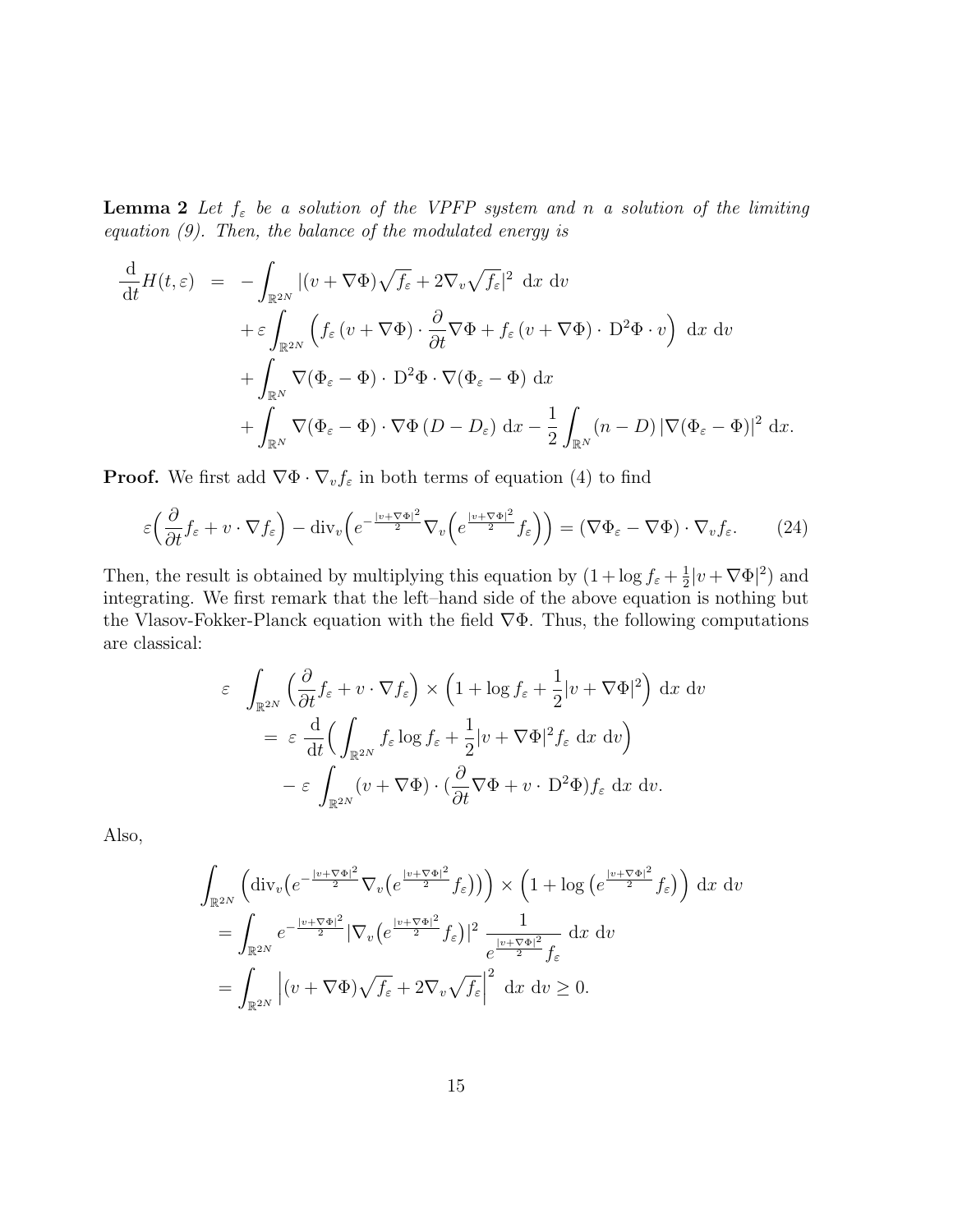Finally, the right–hand side of (24) gives the following contribution

$$
\int_{\mathbb{R}^{2N}} \frac{1}{2} |v + \nabla \Phi|^2 \nabla (\Phi_{\varepsilon} - \Phi) \cdot \nabla_v f_{\varepsilon} \, dx \, dv = - \int_{\mathbb{R}^{2N}} (v + \nabla \Phi) \cdot \nabla (\Phi_{\varepsilon} - \Phi) f_{\varepsilon} \, dx \, dv
$$
  
\n
$$
= - \int_{\mathbb{R}^N} (j_{\varepsilon} + n_{\varepsilon} \nabla \Phi) \cdot \nabla (\Phi_{\varepsilon} - \Phi) \, dx
$$
  
\n
$$
= - \int_{\mathbb{R}^N} (j_{\varepsilon} + n \nabla \Phi) \cdot \nabla (\Phi_{\varepsilon} - \Phi) \, dx + \int_{\mathbb{R}^N} (n - n_{\varepsilon}) \nabla (\Phi_{\varepsilon} - \Phi) \cdot \nabla \Phi \, dx = I_1 + I_2.
$$

The term  $I_1$  is treated in the same way that we have obtained the energy equation in Section 2. Using (8), the Poisson equation and the limiting equation (9) we can rewrite this first term as

$$
I_1 = -\frac{1}{2} \frac{\mathrm{d}}{\mathrm{d}t} \int_{\mathbb{R}^N} |\nabla \Phi_{\varepsilon} - \nabla \Phi|^2 \ \mathrm{d}x.
$$

For the second term, we use integration by parts which are justified as in Section 2 and the Poisson equation to find

$$
I_2 = \int_{\mathbb{R}^N} (D - \Delta \Phi - D_{\varepsilon} + \Delta \Phi_{\varepsilon}) \nabla (\Phi_{\varepsilon} - \Phi) \cdot \nabla \Phi \, dx
$$
  
= 
$$
\int_{\mathbb{R}^N} (D - D_{\varepsilon}) \nabla (\Phi_{\varepsilon} - \Phi) \cdot \nabla \Phi \, dx - \frac{1}{2} \int_{\mathbb{R}^N} |\nabla (\Phi_{\varepsilon} - \Phi)|^2 (n - D) \, dx
$$
  
+ 
$$
\int_{\mathbb{R}^N} \nabla (\Phi_{\varepsilon} - \Phi) \cdot D^2 \Phi \cdot \nabla (\Phi_{\varepsilon} - \Phi) \, dx.
$$

П

These computations easily lead to the announced result.

### 3.2 Asymptotics

Let  $T > 0$  be an arbitrary positive constant. In the following,  $C_T$  denotes various positive constants independent on  $\varepsilon$ . By assuming the hypotheses of Theorem 1 and using the uniform estimates of Propositions 1 and 3 we can bound the modulated energy

$$
\frac{d}{dt}H(t,\varepsilon) \leq C_T \Big( \int_{\mathbb{R}^{2N}} \varepsilon (f_{\varepsilon} + \frac{1}{2}|v + \nabla \Phi|^2 f_{\varepsilon}) + \frac{1}{2} \int_{\mathbb{R}^N} |\nabla \Phi_{\varepsilon} - \nabla \Phi|^2 dx dv \Big) \n+ C_T \int_{\mathbb{R}^{2N}} (D - D_{\varepsilon})^2 dx \leq C_T \Big( H_p(t,\varepsilon) + ||D - D_{\varepsilon}||^2_{L^2(\mathbb{R}^N)} + \varepsilon \Big), \nH(t,\varepsilon) \leq H(0,\varepsilon) + C_T \int_0^t H_p(s,\varepsilon) ds + C_T (||D - D_{\varepsilon}||^2_{L^2(\mathbb{R}^N)} + \varepsilon).
$$
\n(25)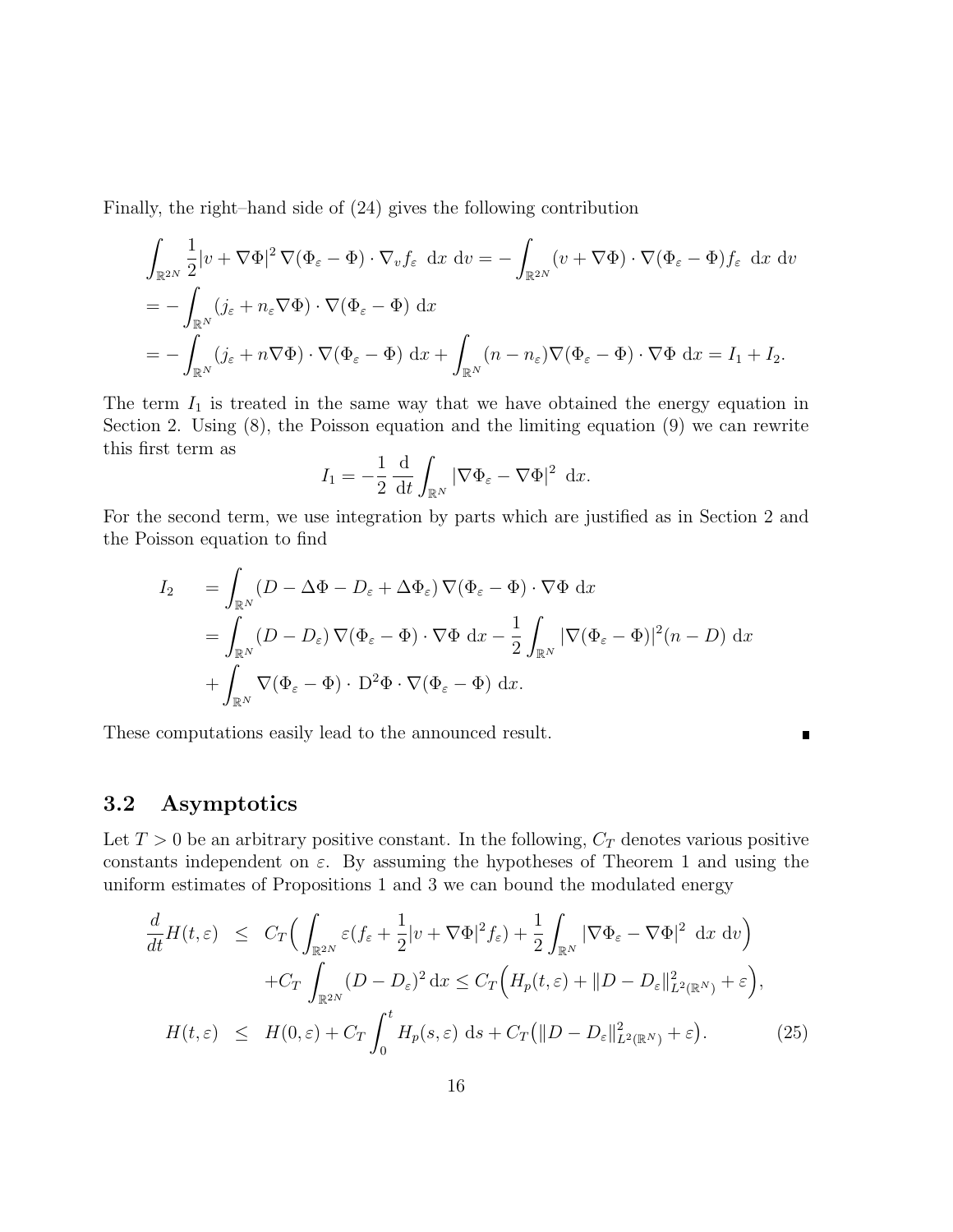Since we cannot assure that  $H(t,\varepsilon)$  is nonnegative due to the f log f term, we study the positive modulated energy  $H_p(t, \varepsilon)$ . We observe that both modulated energies are related in the following sense

$$
H(t,\varepsilon) \leq H_p(t,\varepsilon) \leq H(t,\varepsilon) + \varepsilon \int_{\mathbb{R}^{2N}} |x| f_{\varepsilon} + 2\varepsilon \int_{\mathbb{R}^{2N}} e^{\frac{-|v + \nabla \Phi|^2 - |x|}{16}},
$$

where we have used the standard bound

$$
f_{\varepsilon}|\log f_{\varepsilon}| \le f_{\varepsilon}\log f_{\varepsilon} + \frac{1}{4} (|v + \nabla \Phi|^2 + |x|) f_{\varepsilon} + 2e^{\frac{-|v + \nabla \Phi|^2 - |x|}{16}}.
$$

Then, combining these inequalities with (25), the conservation of the total mass and the bounds of the second moments of Proposition 1 , we conclude

$$
H_p(t,\varepsilon) \le H_p(0,\varepsilon) + C_T \int_0^t H_p(s,\varepsilon)ds + C_T(\varepsilon + ||D - D_{\varepsilon}||^2_{L^2(\mathbb{R}^N)}).
$$

Finally, Gronwall's lemma ensures that

$$
0 \le H_p(t,\varepsilon) \le C_T\big(H_p(0,\varepsilon) + \varepsilon + ||D - D_{\varepsilon}||^2_{L^2(\mathbb{R}^N)}\big) \to 0, \quad \text{as } \varepsilon \to 0
$$

from which the convergence of the field  $\nabla \Phi_{\varepsilon}$  follows. Then,  $n_{\varepsilon} \to n$  in  $C^{0}([0, T]; H^{-1}(\mathbb{R}^{N}))$ . Actually, this convergence holds in  $C^0([0,T], \mathcal{M}^1_+(\mathbb{R}^N) - tight)$  thanks to Corollary 2.

In order to obtain the convergence of the current  $j_{\varepsilon}$  we turn back to the relative energy equation of Lemma 2. Integrating with respect to time and using the above convergence we obtain

$$
\int_0^T \int_{\mathbb{R}^{2N}} \left| (v + \nabla \Phi) \sqrt{f_\varepsilon} + 2\nabla_v \sqrt{f_\varepsilon} \right|^2 dx dv dt \to 0, \text{ as } \varepsilon \to 0.
$$

It implies that

$$
\int_0^T \int_{\mathbb{R}^N} |j_{\varepsilon} + n_{\varepsilon} \nabla \Phi| \, dx \, dt = \int_0^T \int_{\mathbb{R}^N} \left| \int_{\mathbb{R}^N} (v + \nabla \Phi) f_{\varepsilon} \, dv \right| dx \, dt
$$
  

$$
\leq \int_0^T \int_{\mathbb{R}^N} \int_{\mathbb{R}^N} \left| \left( (v + \nabla \Phi) \sqrt{f_{\varepsilon}} + 2 \nabla_v \sqrt{f_{\varepsilon}} \right) \sqrt{f_{\varepsilon}} \right| \, dv \, dx \, dt \to 0, \quad \text{as } \varepsilon \to 0.
$$

Since the limiting field  $-\nabla\Phi$  is a bounded continuous function, we have  $n_{\varepsilon}\nabla\Phi \to n\nabla\Phi$  in  $C^0([0,T], \mathcal{M}^1_+(\mathbb{R}^N) - tight)^N$ . We conclude that  $j_{\varepsilon} \to n \nabla \Phi$  tightly in  $\mathcal{M}^1([0,T] \times \mathbb{R}^N)^N$ . It ends the proof of Theorem 1.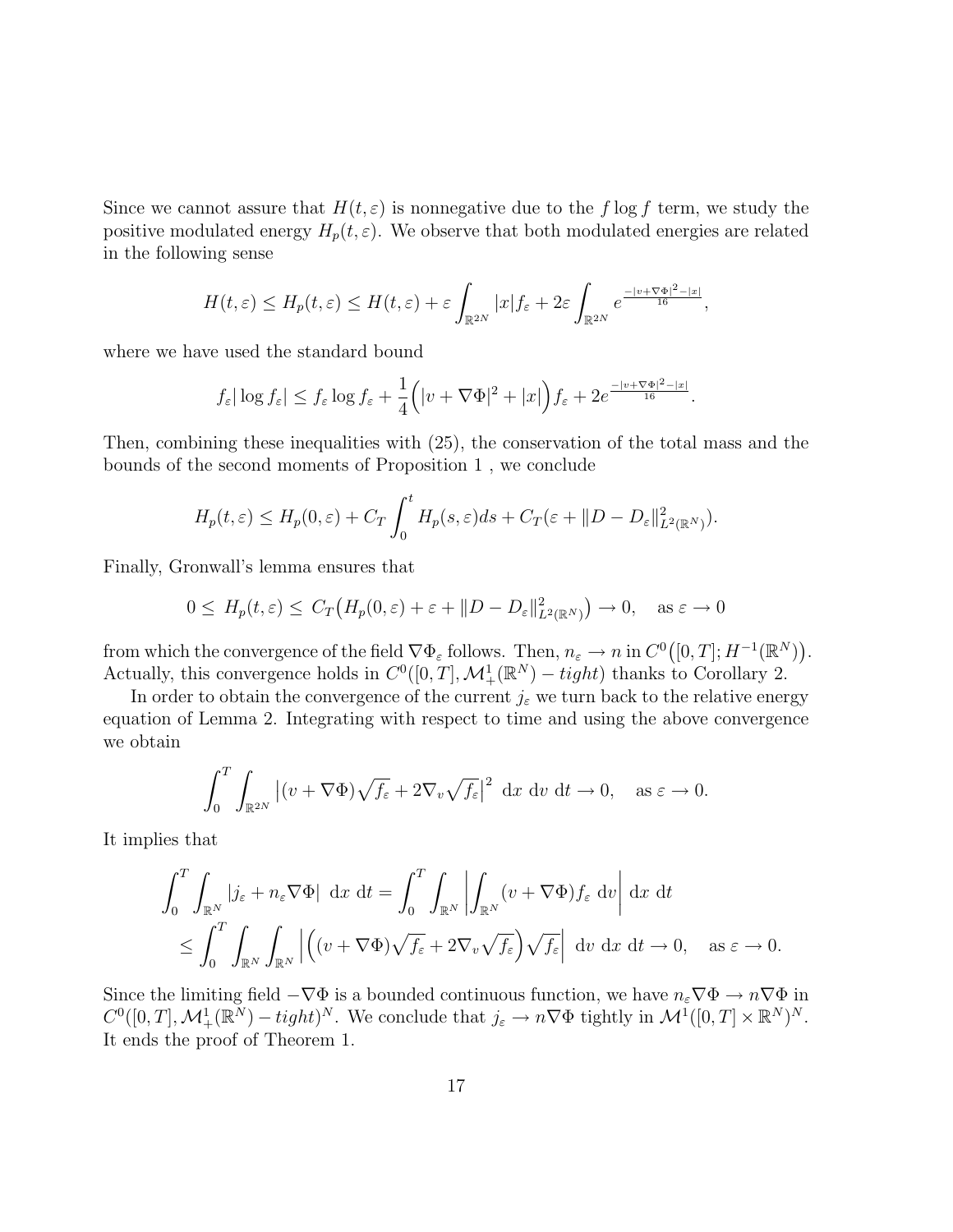### 4 Compactness method in space dimension 2

The aim of this Section is to prove Theorem 2. Indeed, in dimension 2, we are able to improve the result of Theorem 1 by considering general weak solutions of the limiting problem.

Thanks to Corollary 2 (at the cost of extracting subsequences) we have for any  $T > 0$ 

$$
n_{\varepsilon}(t) \to n(t), \qquad \text{tightly in } \mathcal{M}^1_+(\mathbb{R}^2), \text{ uniformly with respect to } t \in [0, T],
$$
  

$$
j_{\varepsilon} \to j, \qquad \text{tightly in } \mathcal{M}^1([0, T] \times \mathbb{R}^2)^N. \tag{26}
$$

In virtue of these convergences, we can pass to the limit in the charge conservation equation. We get

$$
\partial_t n + \operatorname{div} j = 0.
$$

Using Proposition 1, it is easy to obtain that  $j_{\varepsilon} + n_{\varepsilon} \nabla \Phi_{\varepsilon} \to 0$  in the distributional sense (see below in this Section). Then, the difficulty is to pass to the limit in the nonlinear term  $n_{\varepsilon} \nabla \Phi_{\varepsilon}$ . Actually, it is far to be obvious that the product  $n \nabla \Phi$  is well defined. Indeed, we have seen in Section 2 that we have only estimates on  $f_{\varepsilon}$  and its moments in a  $L^1$ -setting. Therefore, we only know that  $n$  is a measure with respect to the space variable. On the other hand,  $\Phi$  is defined through the convolution of  $n - D$  with the fundamental solution of  $-\Delta$ . Hence, it is not obvious at all how the product  $n\nabla\Phi$  makes sense.

This is dealt with by exploiting the symmetry properties of the fundamental solution of  $-\Delta$ , denoted in this Section by  $E(= E_2)$ . Namely, we use the following (formal) identities, where  $\varphi$  stands for a smooth test function and  $\rho$  for a measure:

$$
\int_{\mathbb{R}^N} \rho(x) \nabla (E * \rho)(x) \varphi(x) dx = \int_{\mathbb{R}^N} \int_{\mathbb{R}^N} \nabla E(x - y) \varphi(x) \rho(x) \rho(y) dy dx
$$
  
= 
$$
\frac{1}{2} \int_{\mathbb{R}^N} \int_{\mathbb{R}^N} \nabla E(x - y) (\varphi(x) - \varphi(y)) \rho(x) \rho(y) dy dx.
$$

This formula uses that  $\nabla E(x)$  is an odd function. Since  $\varphi(x)-\varphi(y)$  vanishes as  $x-y\to 0$ , we can expect that it will compensate the singularity of the interaction kernel  $\nabla E$ . This symmetrized expression was introduced by Schochet [21] and is a particular formulation of compensated compactness arguments used by Delort [14] to obtain the existence of solutions with vortex sheets of the 2D incompressible Euler equation.

In a one-dimensional framework the definition does not present any trouble when  $\rho$  is a measure, since the function

$$
(x,y) \longmapsto \nabla E_1(x-y)\big(\varphi(x)-\varphi(y)\big)=-\frac{1}{2}\text{sgn}(x-y)\big(\varphi(x)-\varphi(y)\big)
$$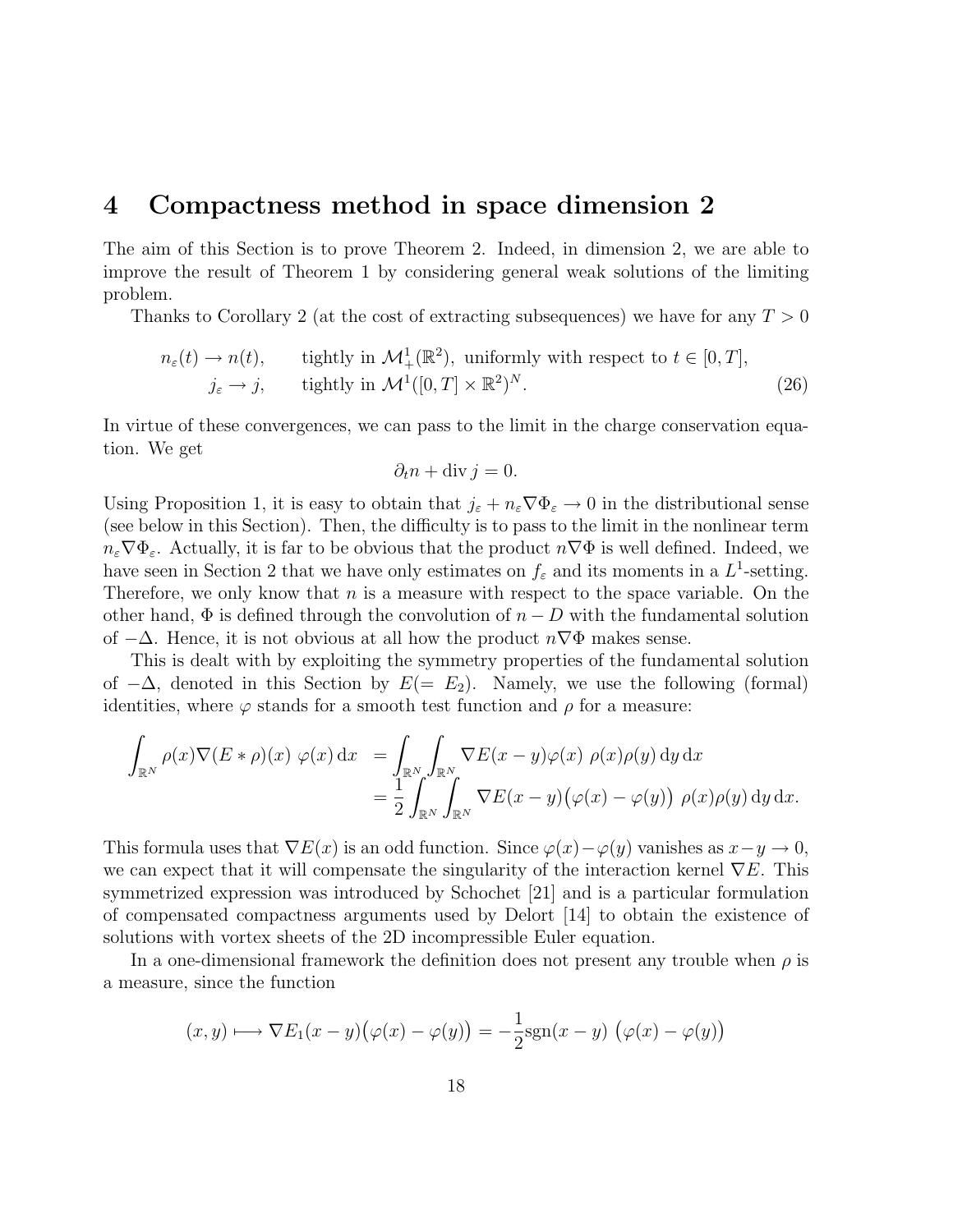is continuous on  $\mathbb{R} \times \mathbb{R}$ . This has been used by Nieto-Poupaud-Soler [17] for the high-field limit analysis of the 1D VPFP system. In a two-dimensional framework, however,

$$
(x,y)\longmapsto \nabla E(x-y)\big(\varphi(x)-\varphi(y)\big)=-\frac{1}{2\pi}\frac{x-y}{|x-y|^2}\big(\varphi(x)-\varphi(y)\big)
$$

is continuous only on  $\mathbb{R}^2 \times \mathbb{R}^2 \setminus \mathbb{D}$ , where  $\mathbb D$  is the diagonal  $\mathbb D = \{(x, x), x \in \mathbb{R}^2\}$ . Therefore, in order to prove stability results it is necessary to introduce an additional diagonal defect measure. In particular, the defect measure vanishes when the set of atoms of the measure  $\rho$ is empty. This has been discussed by Poupaud in [20], with application to global existence for the 2D Euler equation. Another application is related to adhesion dynamics as for presureless equation or problems arising from biology, see [16].

We can now introduce the concept of solutions on which our study in dimension 2 is based.

**Definition 2** We will say that n is a weak solution of the system

$$
\begin{cases}\n\partial_t n - \text{div}(n \nabla \Phi) = 0 & \text{in } \mathbb{R}^+ \times \mathbb{R}^2, \\
-\Delta \Phi = n - D & \text{in } \mathbb{R}^+ \times \mathbb{R}^2, \\
n_{t=0} = n^I & \text{in } \mathbb{R}^2,\n\end{cases}
$$
\n(27)

if the following assertions are fulfilled

•  $n \in C^0([0,\infty), \mathcal{M}^1_+(\mathbb{R}^2) - tight)$  and  $n(t = 0) = n^I$ .

• For any  $t \in [0, \infty)$ , the measure  $n(t)$  is diffuse (which means that, for any  $x_0 \in \mathbb{R}^2$ ,  $n(t)(\{x_0\}) = 0,$ 

• For any test function  $\varphi \in C_c^{\infty}(\mathbb{R}^2)$ , we have

$$
\frac{d}{dt} \int_{\mathbb{R}^2} \varphi(x) n(t, x) dx = - \int_{\mathbb{R}^2} n(t, x) \nabla \varphi(x) \cdot \nabla E * D(x) dx \n- \int_{\mathbb{R}^4} \frac{1}{4\pi} \frac{x - y}{|x - y|^2} \cdot (\nabla \varphi(x) - \nabla \varphi(y)) n(t, y) n(t, x) dy dx
$$

in  $\mathcal{D}'([0,\infty))$ .

#### 4.1 Asymptotics in dimension 2

The asymptotic analysis is based on the conservation equations

$$
\begin{cases} \partial_t n_{\varepsilon} + \text{div} j_{\varepsilon} = 0, \\ \varepsilon \left( \partial_t j_{\varepsilon} + \text{div} \int_{\mathbb{R}^2} v \otimes v f_{\varepsilon} \, \text{d}v \right) = -n_{\varepsilon} \nabla \Phi_{\varepsilon} - j_{\varepsilon}. \end{cases} \tag{28}
$$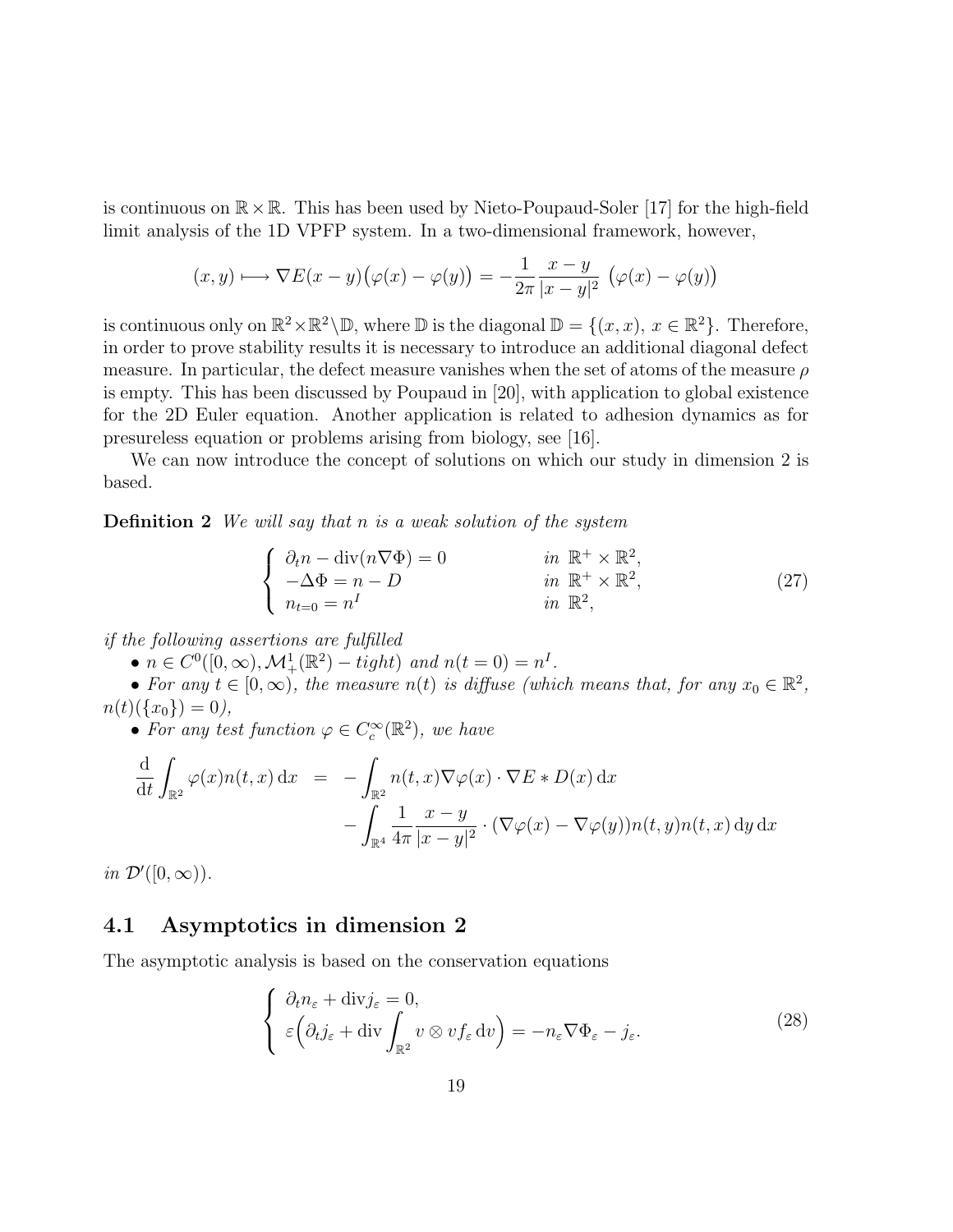We use the convergence result (26) and the uniform estimates on the second moments of  $f_{\varepsilon}$  given in Proposition 1. Passing to the limit in (28) in the sense of distributions, we get

$$
\begin{cases} \n\partial_t n + \text{div} j = 0, \\
j = -\lim_{\varepsilon \to 0} n_\varepsilon \nabla \Phi_\varepsilon, \quad \text{(in the distributional sense on } [0, \infty) \times \mathbb{R}^2). \n\end{cases} \n\tag{29}
$$

Therefore, we are left with the task of determining the limit of the product  $n_{\varepsilon} \nabla \Phi_{\varepsilon}$  in the sense of distributions. To this end, let us split the potential as follows

$$
\begin{cases}\n\Phi_{\varepsilon} = E * (n_{\varepsilon} - D_{\varepsilon}) = \Psi_{\varepsilon} - U_{\varepsilon}, & E(x) = -\frac{1}{2\pi} \ln(|x|), \\
U_{\varepsilon}(x) = E * D_{\varepsilon}(x) = -\frac{1}{2\pi} \int_{\mathbb{R}^2} \ln|x - y| \ D_{\varepsilon}(y) \, dy, \\
\Psi_{\varepsilon}(t, x) = E * n_{\varepsilon}(t, x) = -\frac{1}{2\pi} \int_{\mathbb{R}^2} \ln|x - y| \ n_{\varepsilon}(t, y) \, dy.\n\end{cases}
$$

First of all, we remark that  $\nabla U_{\varepsilon} = \nabla E * D_{\varepsilon}$  is continuous and bounded. Indeed, by using the Hardy–Littlewood–Sobolev theorem of fractional integration (see [24]) we have

$$
|\nabla U| \leq C \frac{1}{|x|} * |D(x)| \leq C ||D||_{L^p(\mathbb{R}^2)}^{\alpha} ||D||_{L^1(\mathbb{R}^2)}^{1-\alpha}, \text{ with } \alpha = \frac{1}{3-p'} \text{ and } p > 2.
$$

In the same way we have  $\|\nabla U_{\varepsilon} - \nabla U\|_{L^{\infty}(\mathbb{R}^2)} \leq C \|D - D_{\varepsilon}\|_{L^p(\mathbb{R}^2)}^{\alpha} \|D - D_{\varepsilon}\|_{L^1(\mathbb{R}^2)}^{1-\alpha}$ . Using (13) proves that  $\nabla U_{\varepsilon}(x) \to \nabla U(x)$  uniformly on  $\mathbb{R}^2$ . Therefore

$$
\lim_{\varepsilon \to 0} n_{\varepsilon}(t) \nabla U = n(t) \nabla U, \quad \text{tightly in } \mathcal{M}^1(\mathbb{R}^2), \ \forall t \in [0, +\infty). \tag{30}
$$

Of course, the convergence analysis for  $n_{\varepsilon} \nabla \Psi_{\varepsilon}$  is much more involved. As announced in Definition 2, we use the following trick (for which we refer to Schochet [21], see also [17], [20]): for any  $\eta \in C_c^{\infty}(\mathbb{R}^2)$ , we have

$$
\int_{\mathbb{R}^2} n_{\varepsilon}(t,x) \nabla \Psi_{\varepsilon}(t,x) \eta(x) dx = \frac{1}{4\pi} \int_{\mathbb{R}^4} \frac{(x-y)(\eta(x) - \eta(y))}{|x-y|^2} n_{\varepsilon}(t,x) n_{\varepsilon}(t,y) dy dx. (31)
$$

On the one hand, using the uniform convergence of  $n_{\varepsilon}$  with respect to time, we get for all  $t \in [0, T],$ 

$$
n_{\varepsilon}(t,x) n_{\varepsilon}(t,y) \to n(t,x) n(t,y),
$$
 tightly in  $\mathcal{M}^1(\mathbb{R}^4)$ .

On the other hand, the function

$$
(x, y) \in \mathbb{R}^2 \times \mathbb{R}^2 \longmapsto \frac{(x - y)(\eta(x) - \eta(y))}{|x - y|^2}
$$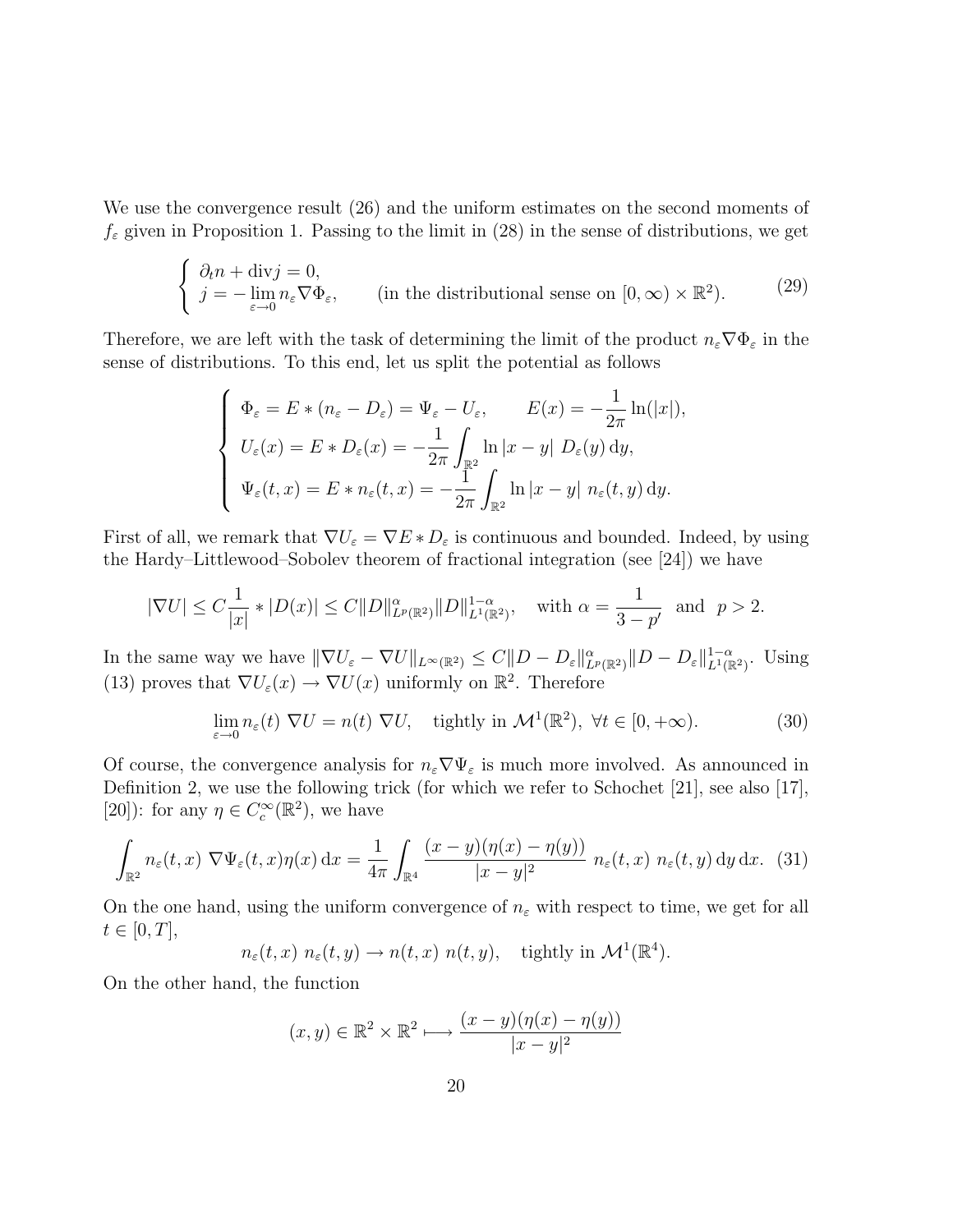is bounded and continuous on  $\mathbb{R}^4 \setminus \mathbb{D}$ , where  $\mathbb{D}$  is the diagonal  $\mathbb{D} = \{(x, x); x \in \mathbb{R}^2\}$ . By using a classical result of measure theory, we can pass to the limit in (31) provided that D is a negligible set for the product measure:  $n(t) \otimes n(t)$ (D) = 0, see Lemma 4 of the Appendix. Actually, this condition is equivalent to the fact that  $n(t)$  is a diffuse measure. This property will be obtained as a consequence of the following

**Lemma 3** For any  $T > 0$ , the distributional limit of  $-\nabla \Phi_{\varepsilon}$  is  $F = \nabla E * (n - D)$ uniformly with respect to  $t \in [0,T]$ . The function F belongs to  $C^0([0,T]; L^2(\mathbb{R}^2))^2$  and  $n(t, x) = D + \text{div} F.$ 

**Proof.** Let  $\eta \in C_c^{\infty}(\mathbb{R}^2)$ . For any  $t \geq 0$ , we have

$$
\int_{\mathbb{R}^2} \nabla \Psi_{\varepsilon}(t,x) \eta(x) dx = \int_{\mathbb{R}^2} n_{\varepsilon}(t,x) \left( \frac{x-y}{2\pi|x-y|} \eta(y) dy \right) dx = \int_{\mathbb{R}^2} n_{\varepsilon}(t,x) \nabla E * \eta(x) dx.
$$

It is a simple matter to observe that  $\nabla E * \eta$  is a continuous and bounded function. Therefore, we conclude that, uniformly with respect to  $t \in [0, T]$ ,

$$
\lim_{\varepsilon \to 0} \int_{\mathbb{R}^2} \nabla \Psi_{\varepsilon}(t, x) \eta(x) dx = \int_{\mathbb{R}^2} n(t, x) \nabla E * \eta(x) dx = \int_{\mathbb{R}^2} \nabla E * n \eta(x) dx.
$$

By (15), we can assume that  $-\nabla \Phi_{\varepsilon}$  has a limit, denoted by F, in  $C^0([0, T]; L^2(\mathbb{R}^2) - weak)$ . Note that the convergence is uniform with respect to time due to the uniform convergence of  $n_{\varepsilon}$ . Then, we pass to the limit in  $-\text{div}(\nabla \Phi_{\varepsilon}) = -\text{div}(\nabla \Psi_{\varepsilon} - \nabla U)$  and obtain

$$
\operatorname{div} F(t, x) = -\operatorname{div} (\nabla E \ast n(t, x) - \nabla U(x)) = n(t, x) - D(x),
$$

 $\blacksquare$ 

for any  $t \in [0, T]$ .

**Corollary 3** For any  $x_0 \in \mathbb{R}^2$ , we have  $n(t)(\{x_0\}) = 0$ .

**Proof.** Our proof follows the argument in [14], [21]. Let  $\chi \in C_c^{\infty}(\mathbb{R}^2)$  such that

$$
\begin{cases} 0 \le \chi(x) \le 1, \\ \chi(x) = 1 \quad \text{for } |x| \le 1, \\ \chi(x) = 0 \quad \text{for } |x| \ge 2. \end{cases}
$$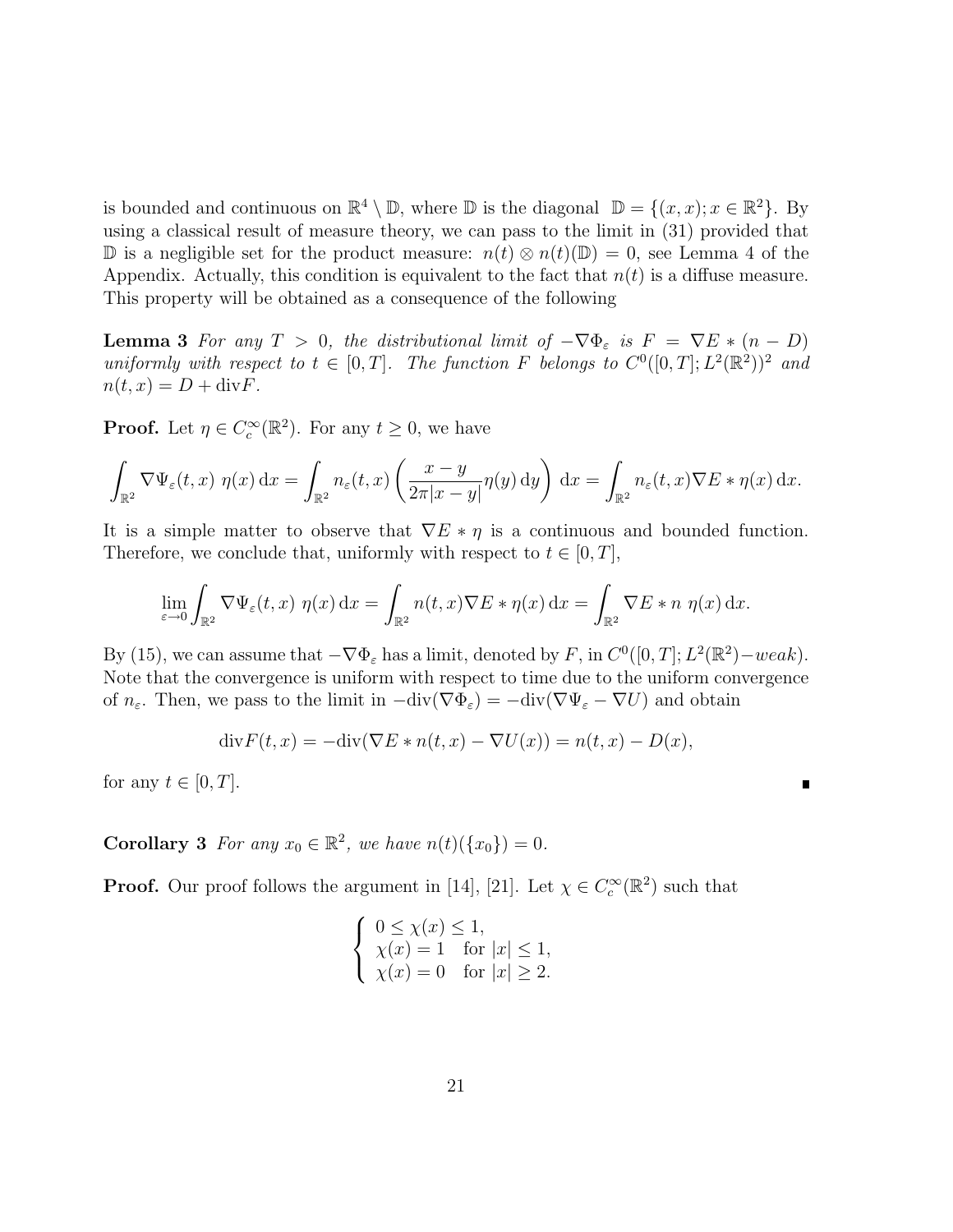Let also  $x_0 \in \mathbb{R}^2$ . We get

$$
0 \leq n(t)(\{x_0\}) \leq \int_{\mathbb{R}^2} \chi\left(\frac{x-x_0}{r}\right) n(t,x) dx = \int_{\mathbb{R}^2} \chi\left(\frac{x-x_0}{r}\right) (\nabla \cdot F(t,x) + D(x)) dx
$$
  
\n
$$
\leq -\frac{1}{r} \int_{\mathbb{R}^2} \nabla \chi\left(\frac{x-x_0}{r}\right) \cdot F(t,x) dx + \int_{\{|x| \leq 2r\}} D(x) dx
$$
  
\n
$$
\leq \frac{1}{r} \Big( \int_{\mathbb{R}^2} \left| \nabla \chi\left(\frac{x-x_0}{r}\right) \right|^2 dx \Big)^{1/2} \Big( \int_{\{|x| \leq 2r\}} |F(t,x)|^2 dx \Big)^{1/2}
$$
  
\n
$$
+ \int_{\{|x| \leq 2r\}} D(x) dx
$$
  
\n
$$
\leq ||\nabla \chi||_{L^2(\mathbb{R}^2)} \Big( \int_{\{|x| \leq 2r\}} F(t,x) dx \Big)^{1/2} + \int_{\{|x| \leq 2r\}} D(x) dx.
$$

We conclude by observing that the right-hand side tends to 0 as  $r \to 0$ .

### 5 Appendix : a lemma from measure theory

For the sake of completeness we give a proof of the following Lemma which was used in the previous Section.

 $\blacksquare$ 

**Lemma 4** Let  $(\mu_n)_{n\in\mathbb{N}}$  be a sequence of nonnegative bounded measures on a set X. We suppose that it converges tightly to  $\mu \in \mathcal{M}^1(X)$ . Let  $f : X \to \mathbb{R}$  be a bounded borelian function such that

 $\mu({x \in X, f \text{ is not continuous at the point } x}) = 0.$ 

Then, one has

$$
\lim_{n\to\infty}\int f\,\mathrm{d}\mu_n=\int f\,\mathrm{d}\mu.
$$

Various proofs of this classical statement are possible. We refer among others to [25] (Ch. IV, Th.  $62 \& 63$ ) and also [14], [21]. Here, for the sake of completeness we present some hints, following arguments in [7].

First, consider a lower semi-continuous (lsc) function  $\varphi$ , verifying  $a \leq \varphi(x) \leq b$ . It can be approached by a nondecreasing sequence of continuous functions  $\varphi_k$ :

$$
a \leq \varphi_k(x) \leq \varphi_{k+1}(x) \leq \varphi(x) \leq b, \qquad \lim_{k \to \infty} \varphi_k(x) = \sup_{k \in \mathbb{N}} \varphi_k(x) = \varphi(x).
$$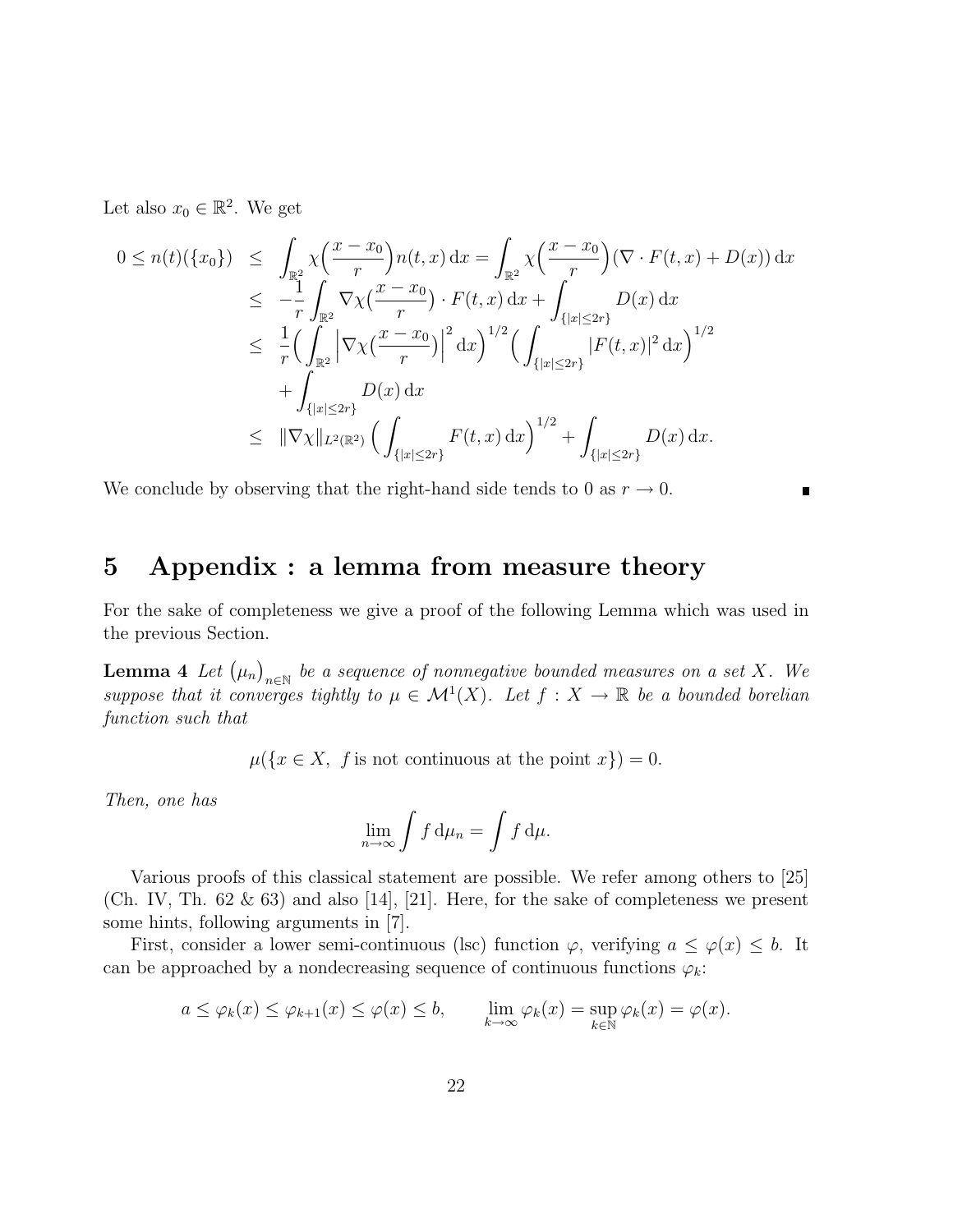Since the  $\mu_n$ 's are nonnegative measures, we get

$$
0 \le \int \frac{\varphi_k - a}{b - a} \, \mathrm{d}\mu_n \le \int \frac{\varphi - a}{b - a} \, \mathrm{d}\mu_n.
$$

Then, the tight convergence  $\mu_n \rightharpoonup \mu$  implies that

$$
0 \leq \lim_{n \to \infty} \int \frac{\varphi_k - a}{b - a} d\mu_n = \int \frac{\varphi_k - a}{b - a} d\mu \leq \liminf_{n \to \infty} \int \frac{\varphi - a}{b - a} d\mu_n
$$
  

$$
\leq \frac{1}{b - a} \liminf_{n \to \infty} \int \varphi d\mu_n - \int \frac{a}{b - a} d\mu,
$$

holds for any  $k \in \mathbb{N}$ . However, the nonnegative sequence  $\frac{\varphi_k(x)-a}{b-a}$  converges pointwise to  $\varphi(x)-a$  $\frac{(x)-a}{b-a}$  in a nondecreasing way. Hence, the monotone convergence theorem applies and letting  $k \to \infty$  leads to

$$
\int \frac{\varphi - a}{b - a} d\mu \le \frac{1}{b - a} \liminf_{n \to \infty} \int \varphi d\mu_n - \int \frac{a}{b - a} d\mu.
$$

Since  $\int a/(b-a) d\mu$  is finite, we conclude that

$$
\int \varphi \, \mathrm{d}\mu \le \liminf_{n \to \infty} \int \varphi \, \mathrm{d}\mu_n
$$

holds for any bounded lsc function  $\varphi$ . If we are dealing with a bounded upper semicontinuous function (usc)  $\varphi$ , we obtain

$$
\int \varphi \, \mathrm{d}\mu \ge \limsup_{n \to \infty} \int \varphi \, \mathrm{d}\mu_n
$$

(consider the bounded lsc function  $b - \varphi(x)...)$ .

Next, let  $f$  be a bounded borelian function. We set

$$
\underline{\varphi}(x) = \sup \{ \varphi(x), \varphi : X \to \mathbb{R} \text{continuous s.t. } \forall y \in X, \varphi(y) \le f(y) \},
$$
  

$$
\overline{\varphi}(x) = \inf \{ \varphi(x), \varphi : X \to \mathbb{R} \text{continuous s.t. } \forall y \in X, \varphi(y) \ge f(y) \}.
$$

We check that  $\varphi$  (resp.  $\overline{\varphi}$ ) is a measurable bounded lsc (resp. usc) function. Furthermore, we have

$$
\underline{\varphi}(x) = \liminf_{y \to x} f(y) \le f(x) \le \overline{\varphi}(x) = \limsup_{y \to x} f(y).
$$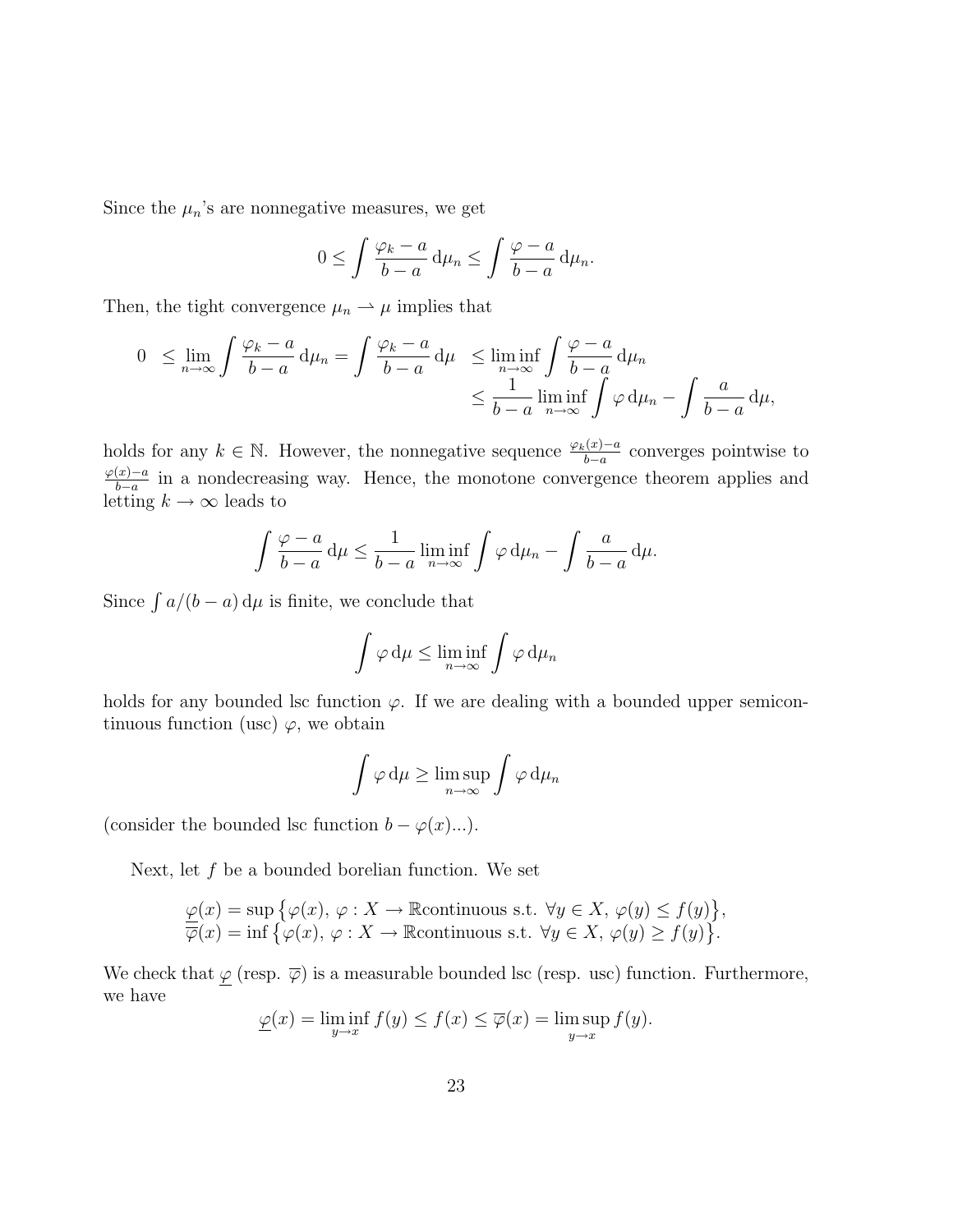In particular, we realize that the set  $\mathbb D$  of discontinuity points of f is nothing but

$$
\mathbb{D} = \{x \in X, \, \underline{\varphi}(x) < \overline{\varphi}(x)\}.
$$

Applying the previous consideration for lsc and usc functions, we obtain

$$
\int \underline{\varphi} \, d\mu \le \liminf_{n \to \infty} \int \underline{\varphi} \, d\mu_n \le \liminf_{n \to \infty} \int f \, d\mu_n
$$
  

$$
\le \limsup_{n \to \infty} \int f \, d\mu_n \le \limsup_{n \to \infty} \int \overline{\varphi} \, d\mu_n \le \int \overline{\varphi} \, d\mu.
$$

Therefore, when  $\mathbb D$  is a  $\mu$ −negligeable set we are led to

$$
\int \underline{\varphi} \, \mathrm{d}\mu = \int \overline{\varphi} \, \mathrm{d}\mu = \int f \, \mathrm{d}\mu = \lim_{n \to \infty} \int f \, \mathrm{d}\mu_n.
$$

 $\blacksquare$ 

### Acknowledgements

This research was partially supported by the EU financed network IHP-HPRN-CT-2002- 00282 and by MCYT (Spain), Proyecto BFM2002–00831.

## References

- [1] ARNOLD A., CARILLO J.A., GAMBA I. AND SHU C.-W., Low and high field scaling limits for the Vlasov- and Wigner-Poisson-Fokker-Planck system, Transport Theory Statist. Phys., 30 (2001), no 2-3, 121–153.
- [2] Ben Abdallah N. and Chaker H., The high field asymptotics for degenerate semiconductors, Math. Models Methods Appl. Sci., 11 (2001), no 7, 1253–1272.
- [3] BEN ABDALLAH N., DEGOND P., MARKOWICH P. AND SCHMEISER C., High field approximations of the spherical harmonics expansion model for semiconductors, Z. Angew. Math. Phys., 52 (2001), no 2, 201–230.
- [4] BÉNILAN PH., Vol 2 of DAUTRAY R., LIONS J. L., Analyse mathématique et calcul numérique, Masson, Paris 1988.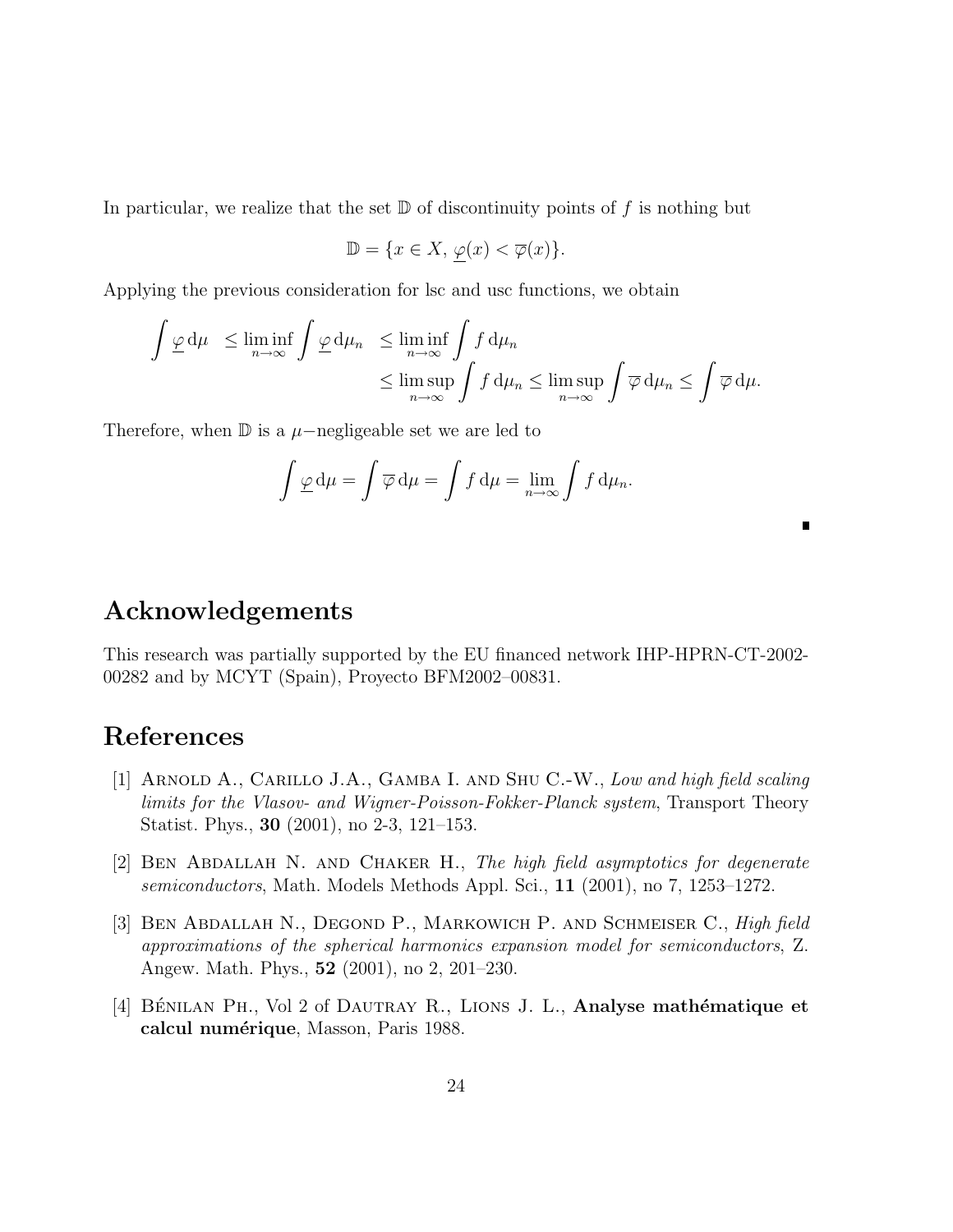- [5] Bouchut F., Existence and uniqueness of a global smooth solution for the VPFP system in three dimensions, J. Func. Anal., 111 (1993), 239–258.
- [6] Bouchut F., Smoothing effect for the non-linear VPFP system, J. Diff. Equations, 122 (1995), 225–238.
- [7] BOURBAKI N., Eléments de Mathématiques, Fascicule XXXV, Livre VI, Chapitre IX: Intégration, Herrmann, Paris 1969.
- [8] Brenier Y. Convergence of the Vlasov-Poisson system to the incompressible Euler equations, Comm. P.D.E., 25 (2000), 737-754.
- [9] CERCIGNANI C., GAMBA I. M., JEROME J. W. AND SHU C.-W., Device benchmark comparisons via kinetic, hydrodynamic, and high-field models, Comput. Methods Appl. Mech. Eng. 181 (2000), no. 4, 381–392.
- [10] Cercignani C., Gamba I. M. and Levermore C. D., A drift-collision balance for a Boltzmann-Poisson system in bounded domains, SIAM J. Appl. Math. 61 (2001), no. 6, 1932–1958.
- [11] CERCIGNANI C., GAMBA I. M. AND LEVERMORE C. D., High field approximations to a Boltzmann-Poisson system and boundary conditions in a semiconductor, Appl. Math. Lett. 10 (1997), no. 4, 111–117.
- [12] Degond P., Global existence of smooth solutions for the Vlasov-Fokker-Planck equation in 1 and 2 space dimension, Ann. Scient. Ecole Normale Sup., 19 (1986), 519– 542.
- [13] DEGOND P. AND JÜNGEL A., High field approximations of the energy-transport model for semicondustors with non-parabolic band structure, Z. Angew. Math. Phys., 52 (2001), no 6, 1053–1070.
- [14] Delort J.-M., Existence de nappes de tourbillon en dimension deux, J. Amer. Math. Soc., 4 (1991), 553–586.
- [15] MARKOWICH P. AND RINGHOFER C., Quantum hydrodynamics for semiconductors in the high field case, Appl. Math. Lett.,  $7(1994)$ , no 5,  $37-41$ .
- [16] Nieto J., Hydrodynamical limit for a drift-diffusion system modeling largepopulation dynamics, J. Math. Anal. Appl.  $291, (2004), 716-726$ .